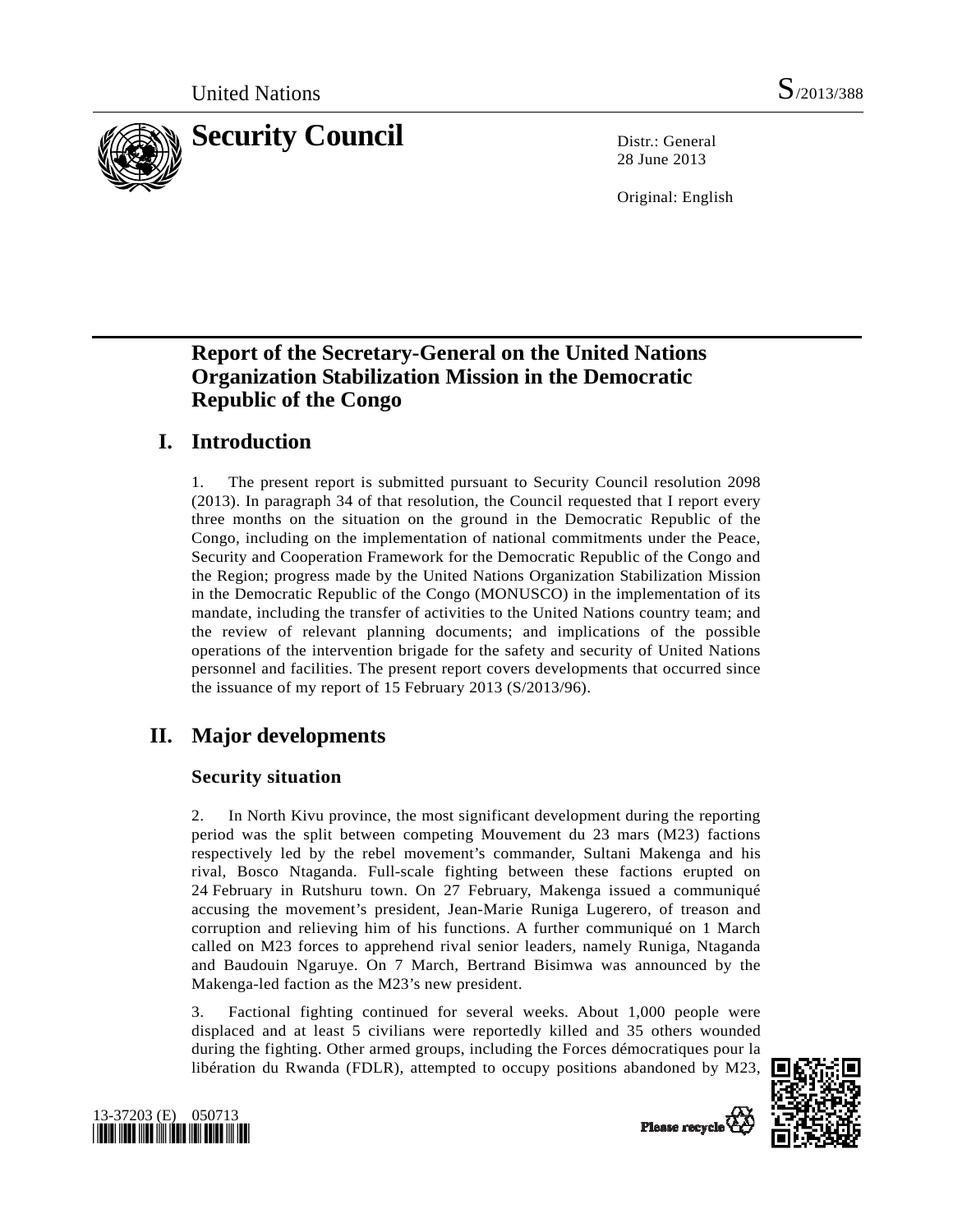but were largely unsuccessful. The Forces armées de la République démocratiques du Congo (FARDC) proved more successful, regaining control of Mabenga, Kalengera and Rubare. On 16 March, Ntaganda, Ngaruye and Runiga, with several hundred combatants, fled to Rwanda, following their defeat by the Makenga-led faction. On 18 March, Bosco Ntaganda turned himself in to the United States Embassy in Kigali, and requested to be transferred to the International Criminal Court (ICC), in The Hague. On 22 March, with the support of the Governments of the United States of America, the Netherlands and Rwanda, Bosco Ntaganda was transferred to ICC.

4. Following the decision of the Security Council, in its resolution 2098 (2013), to establish the intervention brigade, M23 displayed increasingly aggressive behaviour. On 8 April, M23 blocked six MONUSCO civilian-contracted trucks at Kiwanja and Katale, claiming the cargo contained weapons destined for the intervention brigade or FARDC. Following a show of force by MONUSCO, M23 released the trucks. M23 representatives also made repeated media statements, threatening the intervention brigade and sent open letters to the United Nations and the parliaments of troop-contributing countries of the brigade. Furthermore, M23 held rallies throughout Rutshuru territory, inciting the population to demonstrate against the brigade. To avoid having to participate in the demonstrations, large numbers of civilians fled to Goma between 8 and 12 April. Throughout April, there were reports of killings, abductions, lootings and rapes perpetrated by M23 in Rutshuru town and Kiwanja.

5. Renewed fighting erupted between M23 and FARDC near Mutaho, about 10 kilometres from Goma, between 20 and 22 May, apparently initiated by M23. Both sides employed artillery in the clashes and FARDC attack helicopters engaged M23 positions. M23 mortar fire hit a residential area in Goma and several rockets struck areas near the Mugunga III camp for internally displaced persons (IDPs). The MONUSCO defence plan for Goma was activated, including placing quick reaction forces on alert. At least four civilians, including three children, were killed as a result of the clashes and nearly 11,000 civilians were displaced. After failing to advance and seize new positions, on 22 May, the M23 spokesperson announced a unilateral ceasefire.

6. Other armed groups remained active in the province, regrouping, recruiting and clashing with FARDC. Violence erupted from 27 February to 5 March, between the Alliance des patriotes pour un Congo libre et souverain (APCLS) and FARDC in Kitchanga, in Masisi territory, resulting in the displacement of 5,000 civilians who sought refuge around the MONUSCO forward base in the area. Insecurity also persisted in the Grand Nord region, with a worrying increase in abductions. During the reporting period, the Allied Democratic Forces/National Army for the Liberation of Uganda (ADF/NALU) and Mayi-Mayi groups reportedly abducted 112 persons in Beni territory. Between 19 and 21 April alone, ADF/NALU abducted 46 civilians, including 11 children on the Kamango-Beni-Mbau axis.

7. The security situation in South Kivu remained precarious throughout the reporting period. Armed groups, including Mayi-Mayi Yakutumba, Mayi-Mayi Nyatura, Mayi-Mayi Mayele, Mayi-Mayi Bwasakala and Mayi-Mayi Mulumba continued negotiations with FARDC on integration, amid ongoing recruitment to swell their ranks. Mayi-Mayi Raia Mutomboki factions remained active in Kabare, Walungu, Mwenga and Shabunda territories, after having pushed FDLR south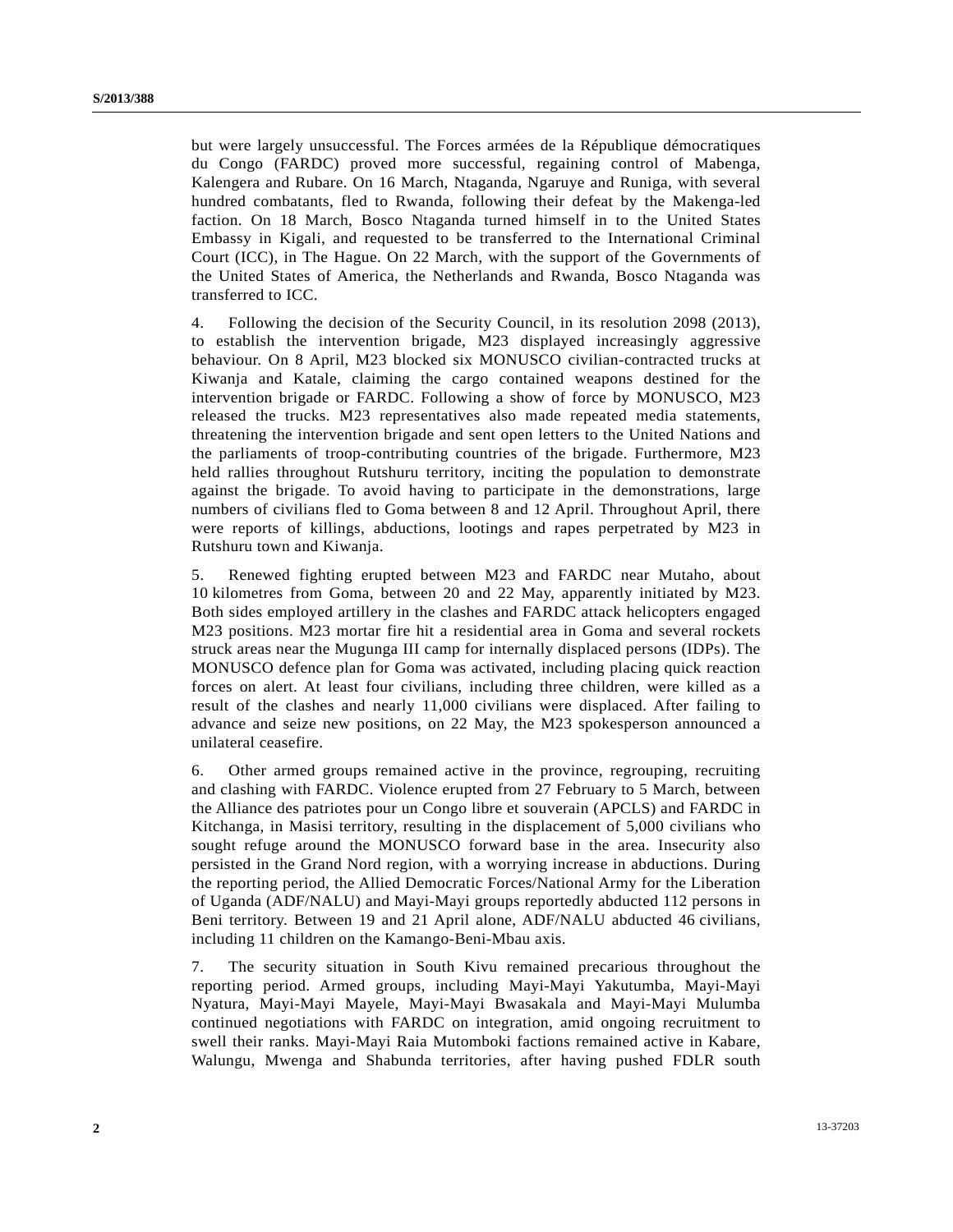towards Mwenga and Uvira territories. There were continuing reports of infiltration of the Forces nationales pour la libération du Burundi (FNL) elements through various crossing points in Uvira territory. There were also persistent reports, during the period under review, of attempts by M23 to destabilize the province through proxies or alliances with local armed groups.

8. In Maniema, Mayi-Mayi Raia Mutomboki groups expanded their presence from Shabunda in South Kivu into Punia territory around mineral rich sites. On 17 and 22 February, FARDC re-took control of Kasese and Punia villages from Mayi-Mayi Raia Mutomboki. After being pushed southwards, Mayi-Mayi Raia Mutomboki elements skirmished with FARDC along the Kasese-Shabunda-Walikale triangle, leading to population displacements.

9. In Katanga, the Mayi-Mayi group led by Gédéon Kyungu Mutanga, known as "Kata Katanga", intensified attacks against the FARDC and State authorities in Pweto, Manono and Moba territories. The group extended its reach north towards Kalemie and south towards Lubumbashi, while promoting a secessionist agenda. On 23 March, a group of over 300 Mayi-Mayi Kata Katanga elements launched an attack on Lubumbashi. According to provincial authorities, 27 persons were killed and 50 wounded during the incident. Despite the intervention of FARDC, a large group of Mayi-Mayi forcefully entered the MONUSCO compound. Following negotiations, they surrendered their weapons to MONUSCO personnel and were subsequently handed over to government authorities. With support from partners of the United Nations Children's Fund (UNICEF), 40 children were separated from the apprehended group of Mayi-Mayi. The 23 March incident prompted President Kabila to replace the commander of the Sixth Military Region and the provincial heads of the police and the intelligence services.

10. In Orientale province, despite a slight decrease in attacks compared to the previous reporting period, small and mobile residual elements of the Lord's Resistance Army (LRA) remained particularly active in Haut-Uélé district, targeting the Dungu-Duru axis and the Bangadi-Ngilima area. On 21 March in Digba, about 45 kilometres north of Ango, in Bas-Uélé, a group of 27 LRA abductees comprising 15 women and 12 children were released by the group.

11. In southern Irumu district, efforts to integrate elements of the Forces de résistance patriotiques en Ituri (FRPI) into FARDC were unsuccessful. On 1 March, FARDC launched a military operation against FRPI at Medu, Malu and Songolo, and took control of these areas. In northern Aru territory, a new armed group called the Forces de défense de la population locale de la Province orientale targeted positions of FARDC and the Congolese National Police. In Mambasa territory, Mayi-Mayi Morgan and FARDC deserter "Colonel" Hilaire Kombi Paluku carried out attacks against civilians in artisanal gold-mining areas.

### **Humanitarian situation**

12. New humanitarian needs arose, mainly owing to continued fighting in North Kivu province, increased militia activity in Katanga and Maniema provinces, a continuous spread of epidemics, notably cholera in Lubumbashi, and some 40,000 refugees fleeing from the Central African Republic into Equateur and Orientale provinces. The total estimated number of IDPs stood at 2.6 million. An increase was registered in North Kivu province, where displacement rose by 15 per cent to a total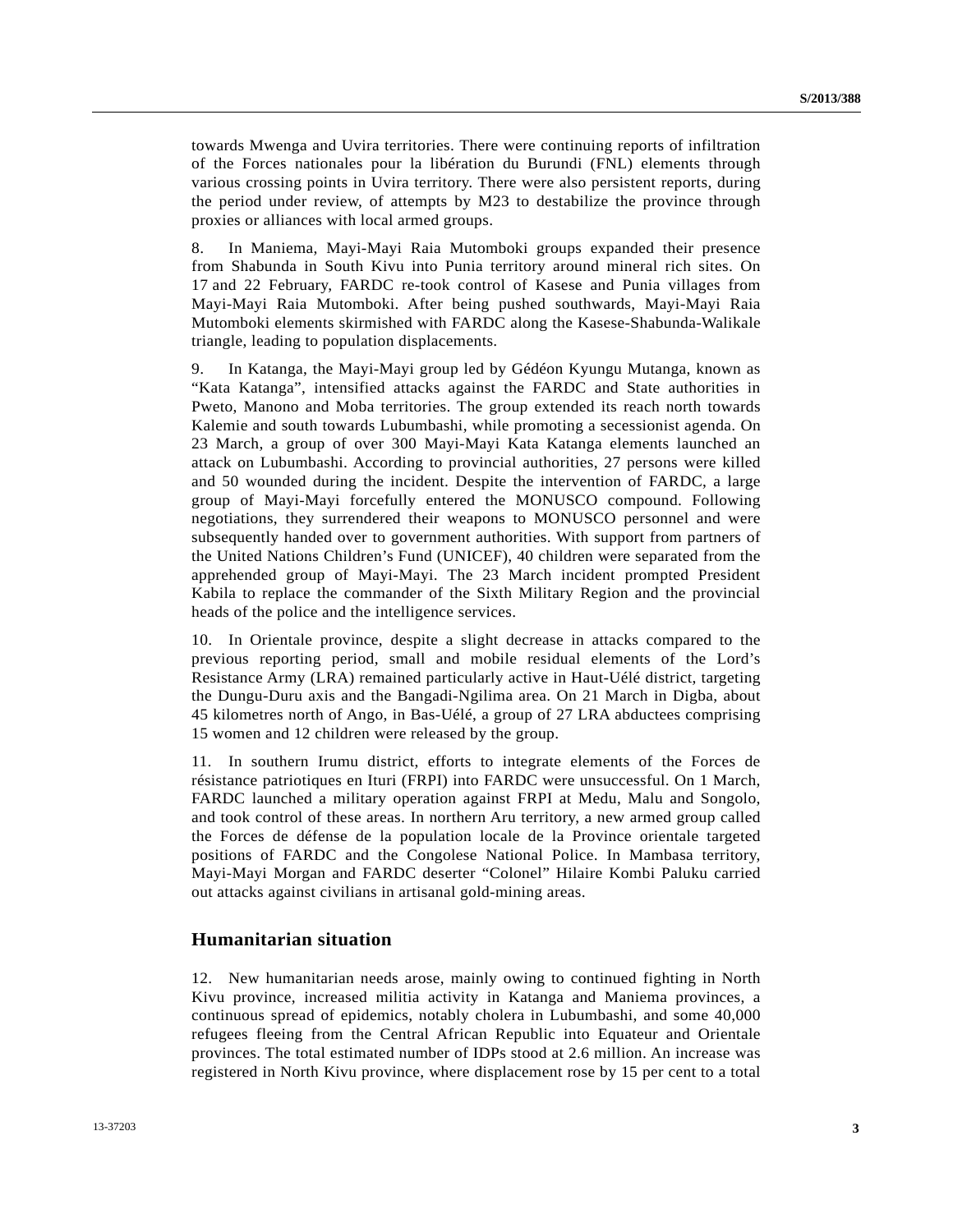of 920,000 caused by armed groups' activity and the resulting FARDC response. While 428,000 people remained displaced in Orientale province, including 320,000 as a result of LRA activities, modest return movements and resettlements in urban centres, including Dungu, Faradje and Niangara, were observed during the reporting period. In Maniema, as a result of increased FDLR activity and Mayi-Mayi group activity, over 55,000 additional persons were displaced between February and April, bringing the total to 214,700 displaced as at 30 April. Also, during the reporting period, acute malnutrition rates in South Kivu, Katanga and the Kasais provinces were higher than the national 10 per cent emergency threshold.

13. The Assistant Secretary-General for Humanitarian Affairs and Deputy Emergency Relief Coordinator visited Goma and Bukavu from 27 to 30 May to assess the situation of IDPs and exchange views with MONUSCO on humanitarian and protection issues related to the intervention brigade.

14. As at 12 June, the humanitarian action plan for 2013, estimated at \$893 million, was funded at 39 per cent. In March, the Humanitarian Coordinator allocated \$2.5 million from the Common Humanitarian Fund "reserve" to respond to the needs of 54,000 IDPs in Pweto territory in Katanga, while a \$15 million Central Emergency Response Fund (CERF) appeal was launched in May to respond to the needs of refugees from the Central African Republic. An \$8 million CERF proposal was approved for refugees fleeing from the Central African Republic, while a \$4 million CERF proposal was submitted by UNICEF and the World Health Organization (WHO) for urgent immunization against measles.

#### **Political developments**

15. On 19 March, the Supreme Court of Justice confirmed that the law establishing the Constitutional Court originally adopted in 2011 was in conformity with the Constitution. President Kabila returned the law to Parliament, recommending a review. On 11 April, the Senate proposed that the President sign the law as adopted and that a separate draft law be submitted to amend it.

16. On 15 April, the National Assembly rejected a motion of no confidence against the government of Prime Minister Augustin Matata Ponyo that was tabled by an opposition member of the National Assembly, alleging violations of the Constitution and the mismanagement of public finances.

17. On 18 April, the Prime Minister held a press conference to review the 12-month record of his government. He highlighted improvements in the economy, which he attributed to rigorous fiscal management and improved governance. On 9 May, the Government released a report outlining the achievements of its first year in office. Other significant political developments are reported as part of the implementation of the national commitments under the Peace, Security and Cooperation Framework, in paragraphs 62 to 76 of the present report.

#### **Regional developments**

18. Talks between the Government of the Democratic Republic of the Congo and M23 continued in Kampala but made little headway.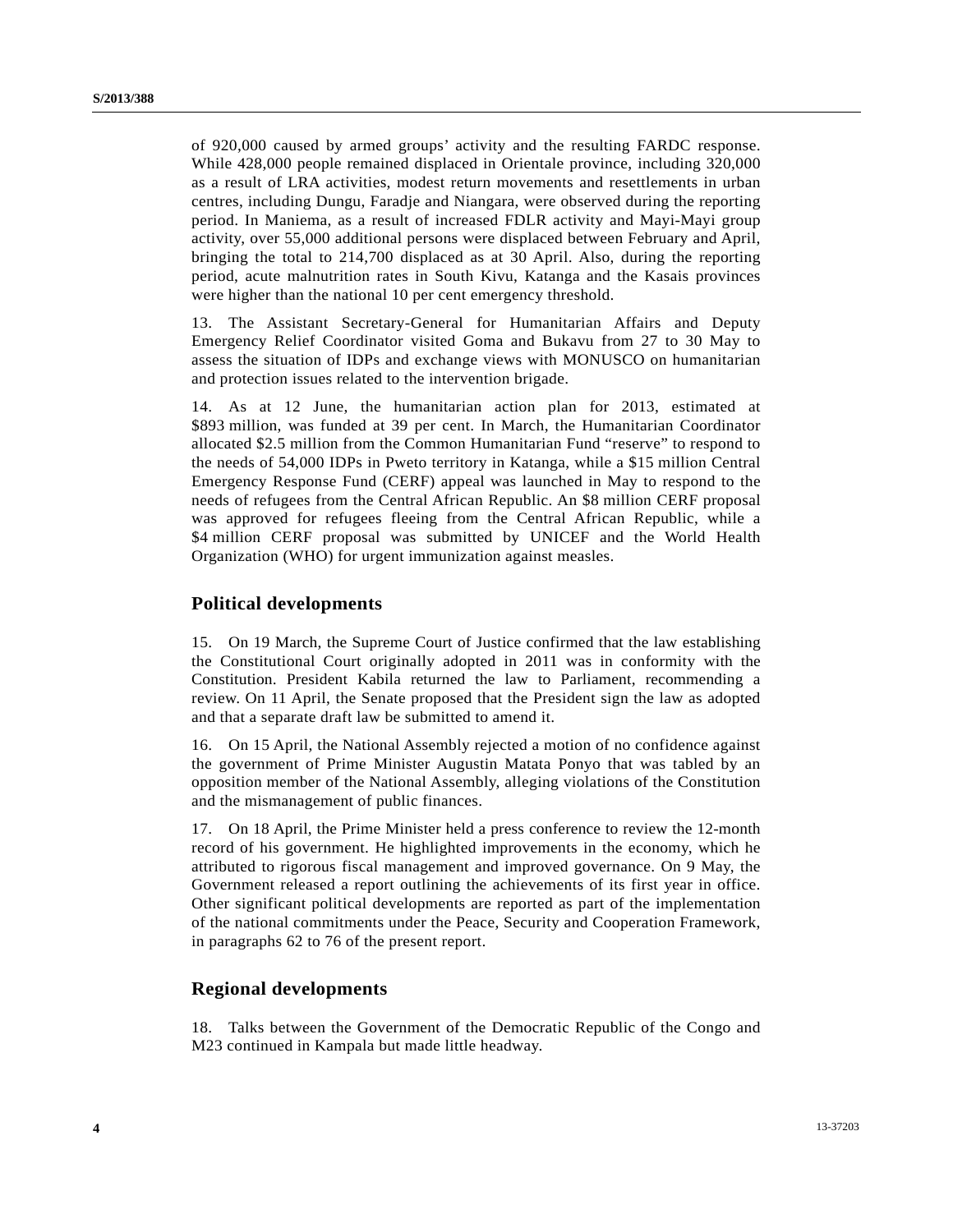19. From 22 to 24 May, I conducted a joint visit to the Democratic Republic of the Congo, Rwanda and Uganda with World Bank President Yong Kim in support of the Peace, Security and Cooperation Framework. On 26 May, I co-chaired with the President of the African Union Commission the first meeting of the regional oversight mechanism of the Framework. I have reported further on this trip and the Kampala talks in my report on the implementation of the Peace, Security and Cooperation Framework.

# **III. Implementation of the mandate of MONUSCO**

## **Protection of civilians**

20. As of April, the protection cluster, led by the Office of the United Nations High Commissioner for Refugees (UNHCR), recorded over 10,600 protection incidents in North and South Kivu.

21. MONUSCO employed a variety of means to address these developments, including the use of quick reaction forces, as well as static and mobile patrols. The priority of MONUSCO continued to be securing strategic positions in and around Goma, especially during the factional M23 fighting. In order to prepare for the deployment of the intervention brigade, MONUSCO closed four forward bases and repositioned those forces to strengthen defences for Goma. In addition, nine mobile bases were deployed in Ituri district to deter attacks by FRPI and Mayi-Mayi Simba. During the reporting period, formed police units also carried out 224 patrols around IDP camps in North Kivu. Demining activities also continued to contribute to protection of civilians' efforts.

22. Between February and April, MONUSCO deployed 30 newly recruited community liaison assistants in South Kivu and Katanga provinces, bringing the total number to 202, to support 75 forward bases and to help identify protection requirements. During the reporting period, 23 joint protection teams were deployed in North Kivu, South Kivu and Orientale province to assess the security situation and to identify protection needs. Twenty-five community alert networks enabled 225 isolated communities in North Kivu, South Kivu and Orientale provinces to contact local authorities or the Mission in case of threat.

### **Mission deployment and operations against armed groups**

23. MONUSCO made preparations for the deployment of the intervention brigade. Pre-deployment technical missions and multidisciplinary teams specialized in training on human rights and protection of civilians were dispatched to the countries contributing troops to the intervention brigade. Planning for future coordination with humanitarian actors also began. The Brigade's headquarters was established in Goma on 23 April. MONUSCO concentrated the South African battalion in Goma prior to its transfer to the intervention brigade and the Uruguayan Force Reserve battalion was deployed in the locations vacated by the South African battalion to fill the vacuum. By 17 June, 1,232 troops of the United Republic of Tanzania and 808 South African troops had been deployed as part of the intervention brigade, while the deployment of Malawian troops is expected to take place by mid-July. With the deployment of the Intervention Brigade to Sake, in North Kivu province, it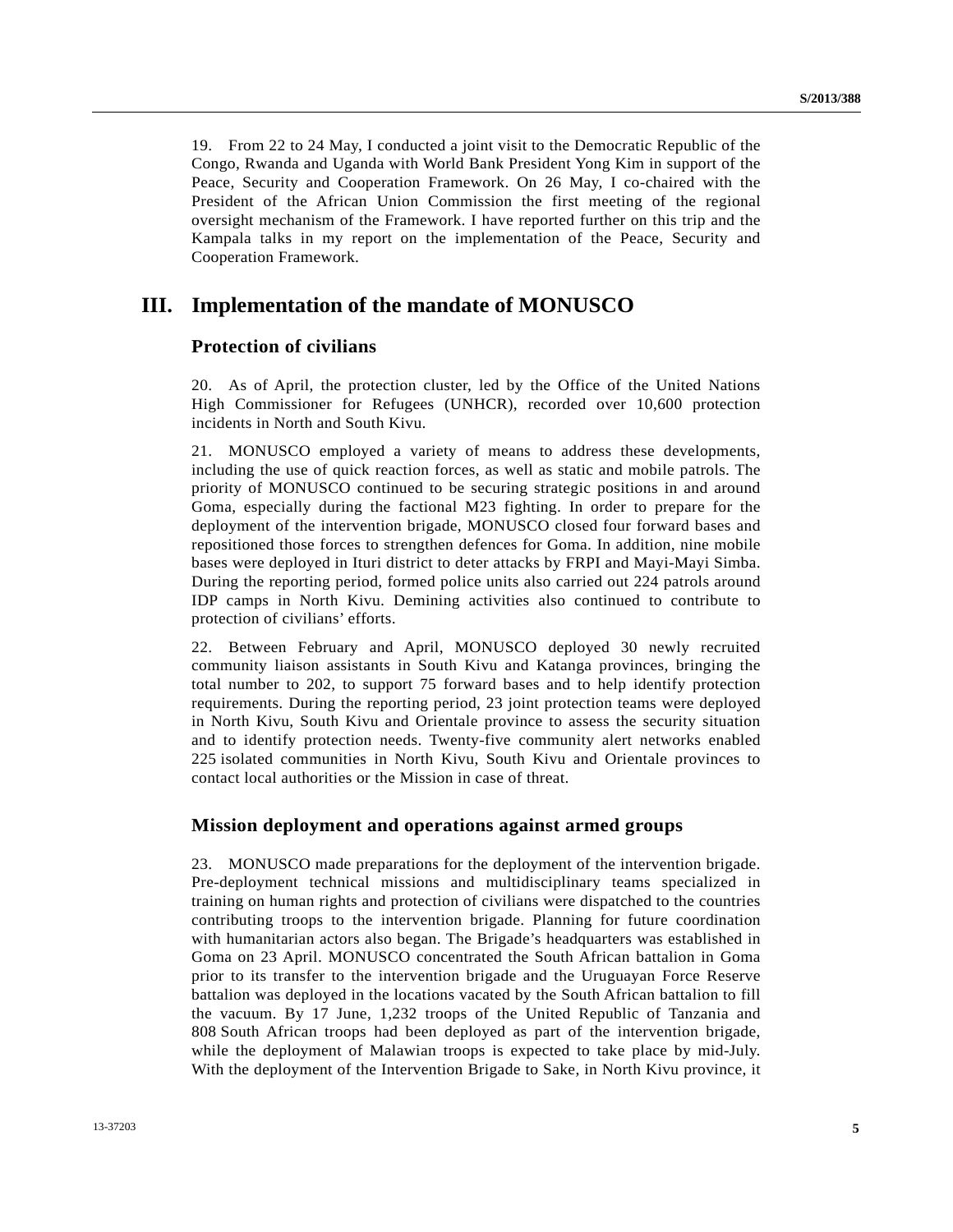is estimated that 95 per cent of the MONUSCO military component will be deployed in eastern Democratic Republic of the Congo.

24. A number of joint operations were conducted with FARDC. Joint standing combat deployments, joint riverine patrols on Lake Kivu and training in the use of MONUSCO attack helicopters in FARDC defence plans were undertaken. MONUSCO, in strict compliance with the Human Rights Due Diligence Policy on United Nations support to non-United Nations security forces, continued to provide support to FARDC in operations targeting armed groups in North Kivu, South Kivu, Orientale and Equateur provinces. In Katanga province, MONUSCO undertook extensive patrolling in Kongolo, Bendera, Kalemie and Moba to protect populations from the activities of Mayi-Mayi groups.

## **Safety and security of United Nations personnel within the context of possible operations of MONUSCO intervention brigade**

25. MONUSCO undertook a full security risk assessment and review of its existing security measures and operating procedures during the reporting period. The aim of the exercise was to ensure the mitigation of risks associated with possible operations by the intervention brigade or any countermeasures by the armed groups and their implications for the safety and security of United Nations personnel, assets and facilities.

26. The threat to United Nations personnel emanating from armed groups in eastern Democratic Republic of the Congo, especially in North Kivu and South Kivu provinces, was assessed to include the risk of deliberate attacks, kidnappings and hijackings, as well as risks associated with the presence of unexploded ordnance and mines. MONUSCO and the United Nations country team updated operational plans to minimize the risks to humanitarian and development personnel and programmes.

27. The threats and the security risks confronting United Nations staff, premises and operations remained low in the western part of the country. The situation in the east was markedly different, with more than 51 security incidents recorded between 15 February and 8 May. On 23 March, the Mission regional office in Lubumbashi, although not a direct target, suffered extensive material damage when Mayi-Mayi Kata Katanga attacked the city. Following this incident, MONUSCO adopted new defensive measures and procedures for all its regional offices, including measures to address situations of armed combatants seeking refuge or surrendering at United Nations facilities. An attempt by armed men on 21 April to break into the MONUSCO camp at Munigi, north of Goma, left one attacker dead. On 7 May, a MONUSCO military convoy was ambushed by armed assailants 18 kilometres from Bukavu in South Kivu. One MONUSCO soldier was injured and later died. FARDC arrested two suspects on 8 May; and further investigations are ongoing to ascertain the motives of the attack.

### **Monitoring the implementation of the arms embargo**

28. MONUSCO continued preparations for reinforcing its surveillance capabilities, including the deployment of unarmed, unmanned aerial systems. The technical assessment of proposals for deployment of these systems is under way. Efforts were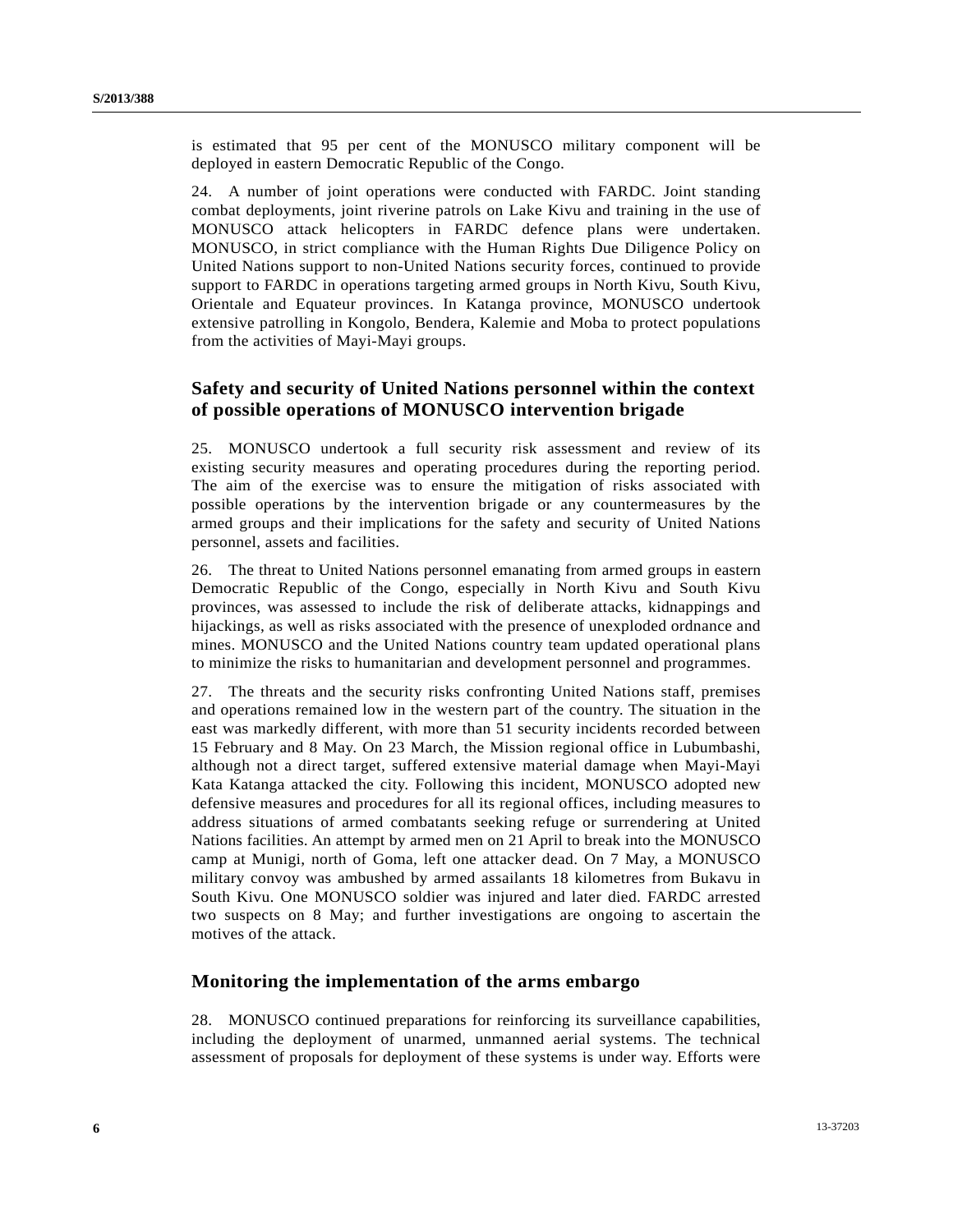made to monitor movements along the eastern border areas in North Kivu and South Kivu provinces. Maritime radars installed on the shores of Lake Kivu enabled a better understanding of movements and activities on the Lake. During the reporting period, MONUSCO received reports of alleged external support to M23.

## **Disarmament, demobilization and reintegration/disarmament, demobilization, repatriation, resettlement and reintegration**

29. During the reporting period, foreign combatants and dependants from Congolese and foreign armed groups voluntarily participated in the MONUSCO disarmament, demobilization, repatriation, resettlement and reintegration programme. It included 48 foreign elements from M23, among whom 46 were verified to be Rwandan, 1 Ugandan and 1 Kenyan. With regard to FDLR, 119 foreign combatants, 123 of their dependants and 5 children associated with armed groups voluntarily participated in the MONUSCO disarmament, demobilization, repatriation, resettlement and reintegration programme. In addition, 720 Congolese members of armed groups were received by MONUSCO, of whom 242 were M23 members and 89 FDLR members.

30. In May 2013, the Government of the Democratic Republic of the Congo took a first step towards establishing a new national programme by preparing a draft of a single and overarching disarmament, demobilization, repatriation, resettlement and reintegration plan for both foreign and Congolese armed groups. A strategic working group on disarmament, demobilization, repatriation, resettlement and reintegration was established between MONUSCO and the United Nations country team to support this plan, which is expected to handle an estimated caseload of 14,000 Congolese beneficiaries and 3,000 foreign elements. Adequate funding remains a major challenge for this plan.

### **Mine action**

31. During the reporting period, the United Nations Mine Action Service (UNMAS) removed 1,477 unexploded ordnance and disposed of 2,500 rounds of small arms ammunition. Moreover, UNMAS delivered mine risk education to 24,565 people. In May, in direct support to MONUSCO operations, UNMAS coordinated a nationwide landmine contamination survey with a view to providing an accurate threat assessment in the Mission area of operation. UNMAS also continued to support MONUSCO in ammunition and weapons safety management.

#### **Security sector reform**

32. Through the good offices of my Special Representative, MONUSCO continued to advocate with government officials and to offer the support of the United Nations for the reform of the security and justice sectors, especially army reform, which President Kabila identified as a major priority of the Government in his New Year address. MONUSCO also continued efforts aimed at strengthening coordination among national authorities and international partners on these reform efforts.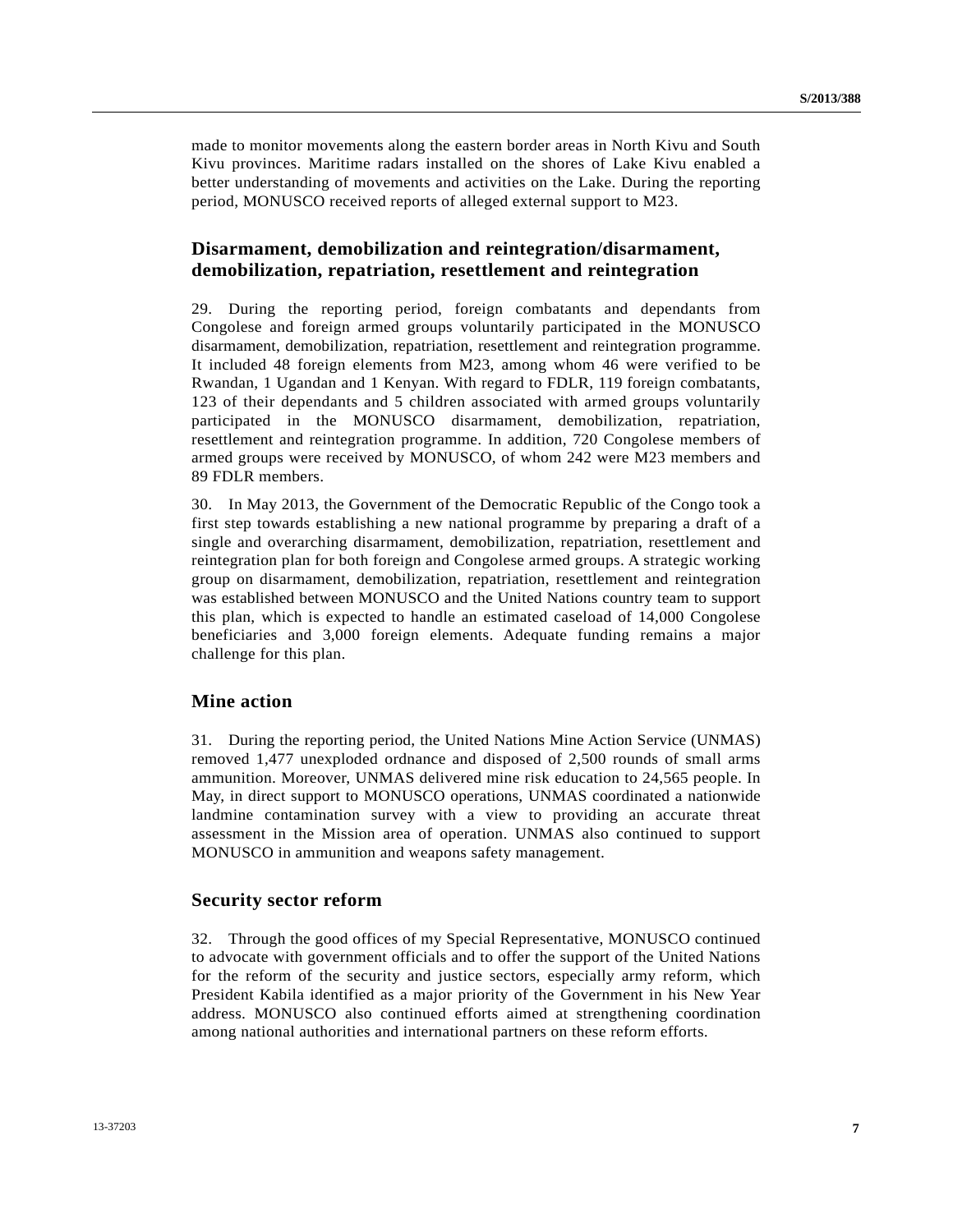33. On 10 May, the Supreme Council of Defence, chaired by President Kabila, endorsed a general training plan for FARDC with a view to implementing the road map for the creation of a rapid reaction force within FARDC. MONUSCO is supporting FARDC in setting up a battalion tactical training centre in Kisangani, which will carry out a six-month training and mentoring programme for the rapid reaction force. On 21 May, the Minister for Foreign Affairs of the Democratic Republic of the Congo briefed the diplomatic corps in Kinshasa on the Government plans for security sector reform, in particular army and police reform.

34. During the reporting period, MONUSCO completed a one-month refresher training course for the FARDC 321st battalion in the Luberizi Camp, 80 kilometres south of Bukavu in South Kivu, which deployed back to North Kivu. The battalion was instrumental in preventing M23 advances during the clashes of 20 and 22 May in the Goma area. MONUSCO also conducted training for other FARDC units deployed in Ituri, North Kivu and South Kivu provinces, with the aim of enhancing their operational capacities. Under the above-mentioned training plan and road map, MONUSCO plans to support FARDC in establishing three training centres in Luberizi and Rwindi, North Kivu and in Rwampara, Ituri district.

35. MONUSCO and other international partners have also continued to provide technical assistance and financial support for the ongoing training of new FARDC recruits, in compliance with the Human Rights Due Diligence Policy.

## **Police**

36. In the area of police reform, MONUSCO police experts, under the auspices of the national Executive Secretariat of the Steering Committee of Police Reform, participated in the preparation of two draft decrees on the organization and functioning of a general directorate for police schools and training centres, and Congolese National Police provincial commissariats.

37. In March, MONUSCO conducted basic training for a total of 973 Congolese National Police cadets, including 43 women, in the Kapalata and Kasangulu training centres in Orientale and Bas-Congo provinces, respectively. Also in March, specialized training was offered in investigative techniques for sexual and genderbased violence to 134 Congolese National Police officers from the Criminal Investigation Department, in community policing to 837 Congolese National Police trainees and in computer technology to 100 senior officers. A refresher training course in crowd control techniques was carried out in Mbuji-Mayi, Kasai Oriental province for 264 Congolese National Police personnel, including 20 women. MONUSCO also developed a project for the training and equipment of a police detachment for the security of IDP camps and another project to expand the capacity of the Congolese National Police Mugunga Training Centre from 500 to 1,000 trainees a year.

38. On 8 April, the Government adopted a \$800 million five-year action plan (2012-2016), based on the long-term strategic framework (2010-2025) for police reform. On 3 June, President Kabila promulgated the Police Service Act.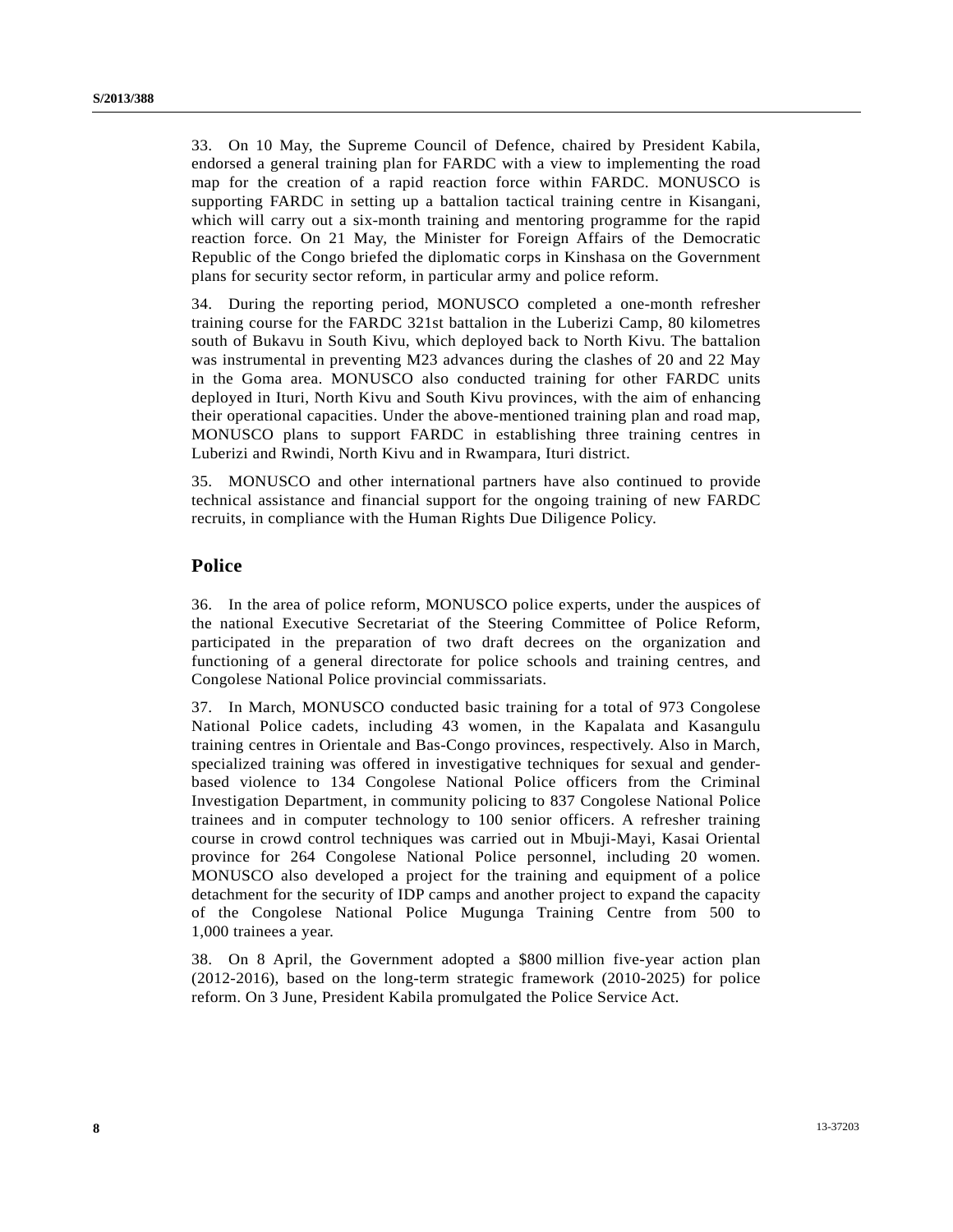### **Justice and correction institutions**

39. MONUSCO and United Nations agencies continued to assist in the reform of the justice system, including making progress towards the finalization of the United Nations multi-year joint justice programme.

40. The United Nations provided substantial support for strengthening the criminal justice system in eastern Democratic Republic of the Congo in order to fight impunity for sexual violence and other serious crimes. This assistance encompassed the provision of infrastructure, organizing legal clinics and supporting investigations. With MONUSCO support, by March, 115 out of 120 civilian justice officials and 19 out of 23 military justice officials had resumed office in Goma, after having fled the city when it was occupied by M23 in November 2012.

41. Support provided for the deployment of mobile courts resulted in 234 cases being heard and 54 judgments rendered by civilian and military judges. Support was also provided for the conduct of 82 judicial inspections of detention cells, resulting in the regularization of 322 cases of irregular detentions and 142 releases. Cases of pretrial, prolonged and arbitrary detention were also reduced owing to advocacy and enhanced prison record management. MONUSCO also received four additional requests for support from its prosecution support cells during the reporting period, bringing the total number of such requests made since 2011 to 32.

42. MONUSCO trained 84 prison staff from North Kivu and South Kivu provinces on prison administration, security and operations. These staff will be deployed to the prison facilities newly constructed in those provinces under the Government stabilization and reconstruction plan for war-affected areas. A six-month course to train 100 military officers to be deployed in military prisons commenced on 4 March in Kinshasa.

### **Human rights**

43. The Mission continued to investigate serious allegations of human rights abuses. As mentioned in paragraph 6, from 27 February to 5 March, APCLS combatants and soldiers of the 812th FARDC Regiment clashed in Kitchanga, in Masisi territory, North Kivu province, using heavy weaponry. During the clashes that saw both sides targeting the civilian population, at least 27 civilians, including 10 children and 2 women, were reportedly killed and 89 wounded. Two women, including a minor, were also reportedly raped by FARDC soldiers before being killed. More than 500 houses were reportedly looted and/or destroyed; hospitals and property belonging to humanitarian organizations were also damaged.

44. During the reporting period, several killings and other human rights violations were reportedly committed by combatants in clashes between FARDC and Mayi-Mayi Raia Mutomboki in Shabunda, Walungu and Mwenga territories, South Kivu province.

45. The human rights situation in Katanga province remained of great concern. Mayi-Mayi Kata Katanga elements were reportedly responsible for serious human rights violations, including rape, killings, enforced disappearance and cruel, inhuman or degrading treatment in Mitwaba, Manono, Pweto and Malemba Nkulu. Serious human rights violations were also reportedly committed by FARDC soldiers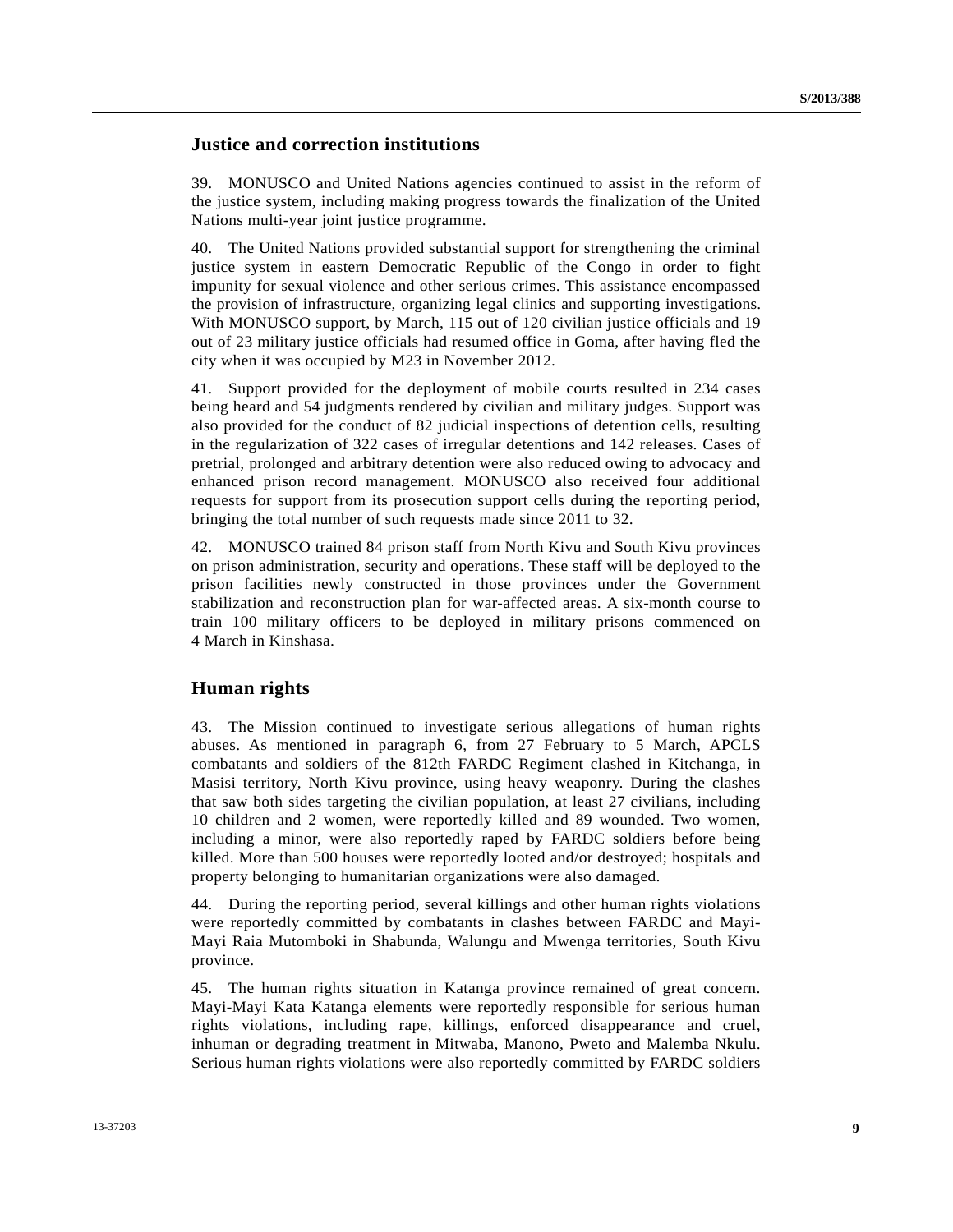in the scope of operations against Mayi-Mayi groups. MONUSCO investigations concluded that Congolese National Police agents and FARDC soldiers used disproportionate force against the Mayi-Mayi elements who attempted to attack Lubumbashi on 23 March. This resulted in at least three civilians killed and six injured.

46. On 13 March, the United Nations Joint Human Rights Office issued a report on the human rights situation in detention centres across the Democratic Republic of the Congo, stating that 101 persons had died in detention in 2012. The deaths were mainly caused by poor conditions such as overcrowding, malnutrition, limited access to health care, torture, ill-treatment and the lack of accountability of the prison system.

47. During the reporting period, there were several positive developments in the fight against impunity. These include the transfer of Bosco Ntaganda to ICC on 22 March; the transfer from Kinshasa to Bukavu, on 2 April, of Lieutenant Colonel Bedi Mobuli Engwnagenla, alias "Colonel 106", to stand trial before the Military Court of South Kivu for war crimes and crimes against humanity; the reopening of judicial proceedings against Cobra Matata of FRPI by the Ituri Military Garrison on 18 April; and the resumption of the trial of General Kakwavu for war crimes and crimes against humanity at the High Military Court in Kinshasa on 19 April. At least four FARDC soldiers were convicted during the period under review for acts of torture.

48. On 8 May, MONUSCO published a report on human rights violations committed by FARDC soldiers and M23 combatants, including those committed in and around Minova, between 15 November and 2 December 2012. MONUSCO continued to advocate for the prosecution of FARDC soldiers responsible for the mass rape of women and girls and other human rights violations committed. Following the collection of a large number of testimonies, including from over 200 alleged rape survivors, 12 senior FARDC officers were suspended and 11 FARDC suspects arrested in relation to the violations committed. The investigations are ongoing.

## **Sexual violence**

49. As at 30 April, MONUSCO recorded cases of sexual violence involving at least 320 women, including 129 girls, that were allegedly committed by armed groups and national security forces, mostly in eastern Democratic Republic of the Congo. Incidents involving FARDC elements occurred predominantly during troop movements or operations against armed groups in North Kivu and South Kivu provinces.

50. According to UNICEF, medical and psychosocial assistance was provided to 7,556 persons, including 3,358 children, during the reporting period within the framework of assistance to survivors of sexual violence.

51. My Special Representative for Sexual Violence in Conflict, Zainab Hawa Bangura, visited the Democratic Republic of the Congo from 20 to 30 March, and held meetings with President Kabila, Prime Minister Matata Ponyo and a wide range of other stakeholders in Kinshasa, North Kivu, South Kivu and Orientale provinces. Her mission culminated in a joint communiqué between the Government and the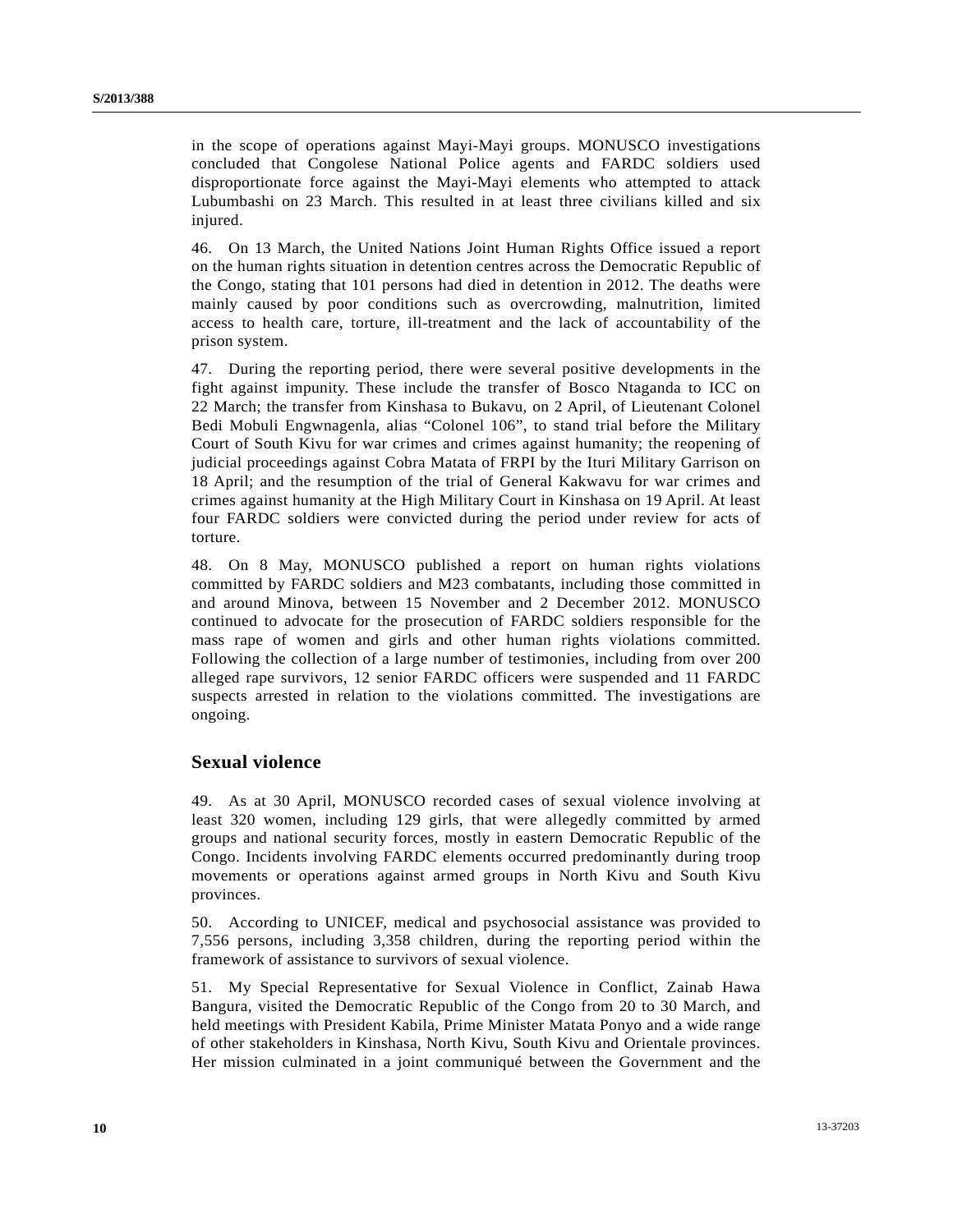United Nations on measures to address sexual violence in the Democratic Republic of the Congo.

### **Children and armed conflict**

52. During the period under review, the monitoring and reporting mechanism on grave violations against children, co-led by MONUSCO and UNICEF, documented the cases of 94 Congolese children (34 girls and 60 boys) who were recruited by armed groups between 1 February and 24 May, 28 of whom were under the age of 15. Most of the children were used as porters, cooks, fighters and sex slaves. The mechanism also documented the cases of 485 children (85 girls and 373 boys) who escaped or were separated from armed forces and groups. These cases included 26 boys associated with M23, 8 of whom were Rwandans. The mechanism also documented the cases of 33 children who were killed or maimed as a direct result of conflict-related violence during the reporting period.

53. The United Nations Country Task Force on Children and Armed Conflict secured the release and the separation of 150 children from Mayi-Mayi Kata Katanga, Mayi-Mayi Shetani and Mayi-Mayi Nyatura. Also as a result of increased advocacy and collaboration with the Government, 96 children formerly associated with armed groups were released from detention facilities belonging to FARDC or other security services. Five boys were separated during the screening of new FARDC recruits.

54. MONUSCO trained over 2,200 Congolese National Police and FARDC members in child protection measures and child rights. Regarding the implementation of the joint Government/United Nations action plan, two directives were signed by the Administrator General of the National Intelligence Agency, Kalev Mutondo, and the Minister of Defence, Luba Ntambo, on 3 May and 7 May, respectively. These directives, inter alia, criminalize the recruitment of children and authorize the release of children detained for their association with armed groups to the relevant State institutions and/or the United Nations.

## **Extraction and trade of natural resources**

55. MONUSCO continued to support the joint validation exercises for mining sites in the Kivus and Maniema in anticipation of the establishment of Governmentauthorized "sales centres" around such sites, and in conducting security assessments of the sites.

### **Stabilization and peace consolidation progress**

56. The strategic review of the International Security and Stabilization Support Strategy was finalized in June following consultations between the Government of the Democratic Republic of the Congo and all Strategy partners, including MONUSCO. This new approach articulates stabilization activities on the basis of area-specific needs, identified locally through an inclusive dialogue among communities and between these communities and State authorities. Consultations were also held with the Government to ensure the progressive alignment of the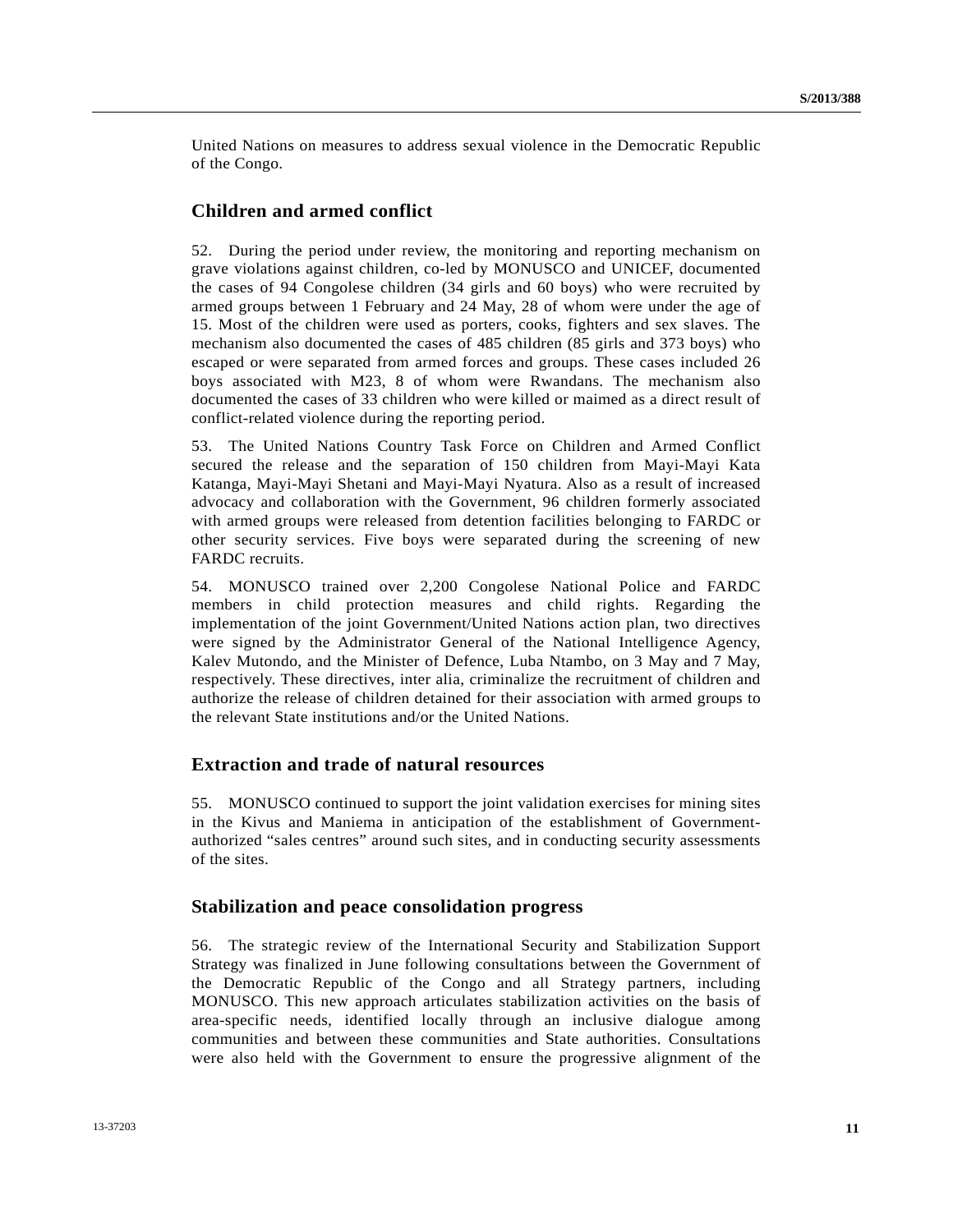revised Strategy with the stabilization and reconstruction plan for war-affected areas, and to agree on a common way forward and a time frame for implementation. A mapping is being prepared to identify funding gaps for the Strategy and the stabilization and reconstruction plan for war-affected areas.

57. The second round of national consultations for the post-2015 development agenda was carried out from 21 March to 30 April, involving representatives from government, civil society and international partners to agree on concrete strategic objectives. The consultations provided an opportunity to discuss the draft Fragility Matrix for the New Deal for Engagement in Fragile States programme with stakeholders at the provincial level. To follow up on the consultations, a national seminar co-chaired by the Deputy Special Representative, Humanitarian Coordinator and Resident Coordinator and the Prime Minister took place from 27 to 28 May.

## **Mission reconfiguration and road map for the transfer of responsibilities**

58. In March, MONUSCO and Government representatives conducted joint assessments of security conditions in eastern Democratic Republic of the Congo. The security and humanitarian situation and progress in the extension of State authority were assessed in 31 territories throughout Orientale, North Kivu, South Kivu, Maniema and Katanga provinces. Field visits were undertaken to gather information, except for in the areas of North Kivu under the control of M23. The assessment teams concluded that MONUSCO deployment, as adjusted throughout the reporting period, with a concentration of resources in the eastern part of the country, was appropriate to the situation on the ground.

59. Following the adoption of resolution 2098 (2013), MONUSCO focused on revising its Mission concept, commenced implementation of the revised Force concept of operations and trained its contingents on the revised rules of engagement.

60. As requested under resolution 2098 (2013), the annex to the present report sets out the current division of labour between MONUSCO and the United Nations country team in key areas of the mandate of the Mission. The Mission and the United Nations country team began discussing the requirements for transferring responsibilities related to demining and technical support to the electoral process as soon as feasible. Some challenges were identified in that regard. The operations of the intervention brigade will undoubtedly increase requests for UNMAS interventions to clear items of unexploded ordnance left over from military operations. The United Nations will be left with no capacity to respond to explosive contamination from fighting, hampering its ability to operate safely and increasing the possibility that both civilians and United Nations personnel will be killed or injured by unexploded weapons. At present, both the national authorities and the United Nations country team lack the capacity, in particular the technical expertise, to carry out demining activities. Moreover, there is no indication that extrabudgetary funding will be readily available.

61. Concerning technical support to the electoral process, with the establishment of the restructured Independent National Electoral Commission on 7 June, the electoral process can now resume. The temporary closing on 31 March of the United Nations Development Programme (UNDP) project to support the electoral cycle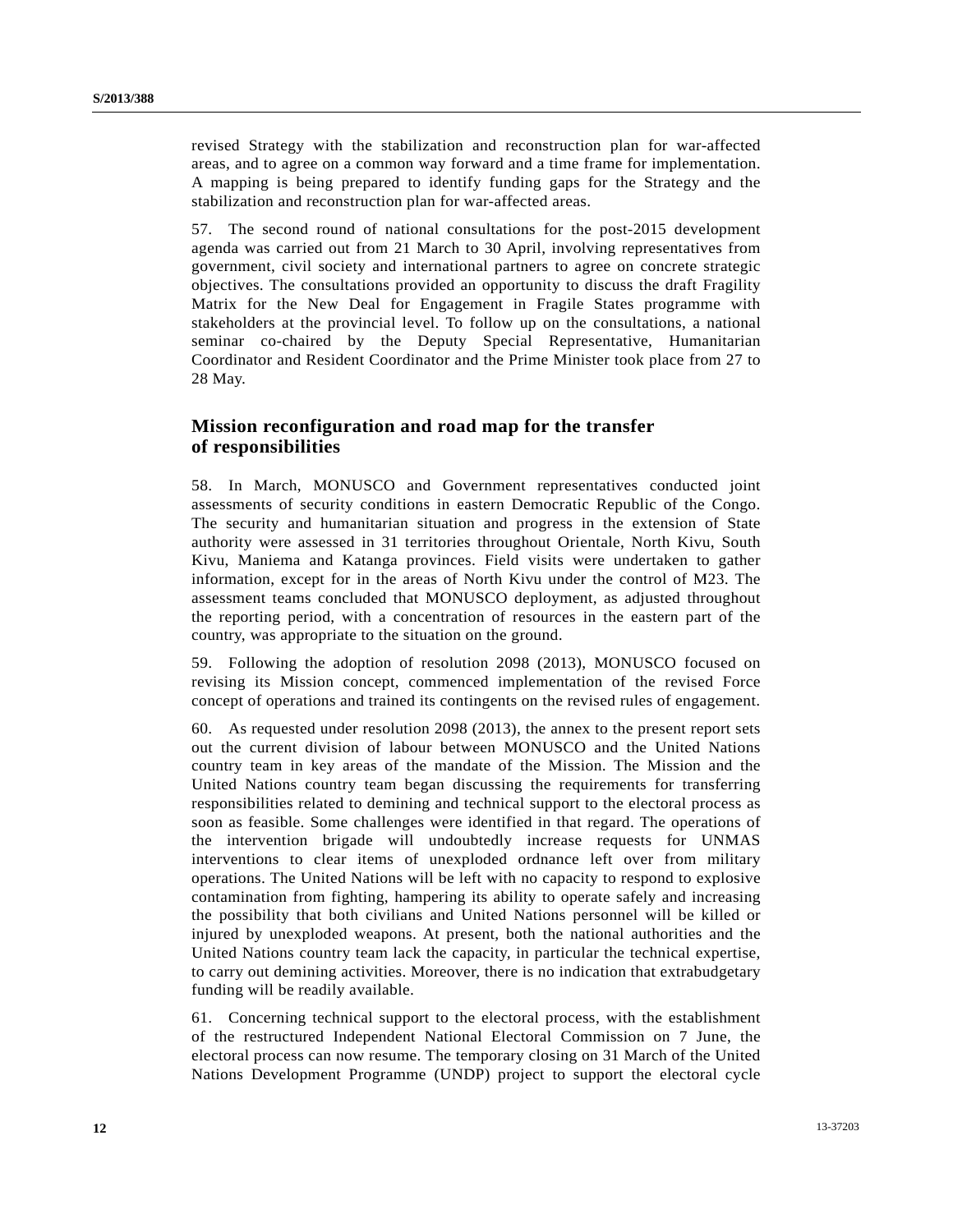leaves the MONUSCO electoral assistance division as the main source of international support to the new Independent National Electoral Commission.

62. The United Nations system, at Headquarters and in the field, is working on developing a detailed road map for transferring some responsibilities from the Mission to the United Nations country team, the Government or other partners. The road map will build on the matrix contained in the annex to the present report and highlight political implications, funding gaps and the most feasible timelines. It will be based on the principle of promoting national ownership and ensuring that the planning process for the transfer of tasks is aligned with the Government's development strategies and national budget processes. The road map will also be designed in a manner to maximize the collective contributions and impact of the United Nations country team. I will present this road map to the Council in my report in September.

# **IV. Progress on implementation of national commitments under the Peace, Security and Cooperation Framework Agreement for the Democratic Republic of the Congo and the region**

#### **National oversight mechanism**

63. Throughout the period under review, my Special Representative maintained ongoing discussions with representatives of the Government of the Democratic Republic of the Congo at all levels to encourage a timely and effective follow-up to national commitments made under the Peace, Security and Cooperation Framework, including the establishment of a national oversight mechanism. These exchanges continued during the visit of Special Envoy Mary Robinson to Kinshasa, who, together with my Special Representative, met on 29 April with President Kabila and Prime Minister Matata Ponyo, as well as civil society leaders.

64. On 7 and 8 May, the Minister for Foreign Affairs appeared before the National Assembly to answer questions related to the Peace, Security and Cooperation Framework. The debate touched on the objectives of the Framework, its constitutional conformity, the reasons why M23 had not been mentioned in the Peace, Security and Cooperation Framework and the supposed lack of consultation with Parliament prior to its signing. Members of the National Assembly, from the majority and the opposition, criticized the "inequities" of the Framework, claiming that it spelled out specific obligations for the Government of the Democratic Republic of the Congo, but was vague regarding those of other signatories.

65. On 13 May, the Council of Ministers adopted the presidential ordinance establishing the national oversight mechanism, as called for by the Peace, Security and Cooperation Framework. Signed by the President and the Prime Minister, the ordinance establishes a three-tiered mechanism for implementing, monitoring and reporting on the national commitments under the Framework, for a period of one year, which can be renewed. At the policy and decision-making level, a steering committee is chaired by President Kabila, with Prime Minister Matata Ponyo and six ministers representing the Government. The second level is the Executive Committee, which will focus on implementing and monitoring progress in the six reform areas outlined in the Framework. Thirdly, a consultative committee presided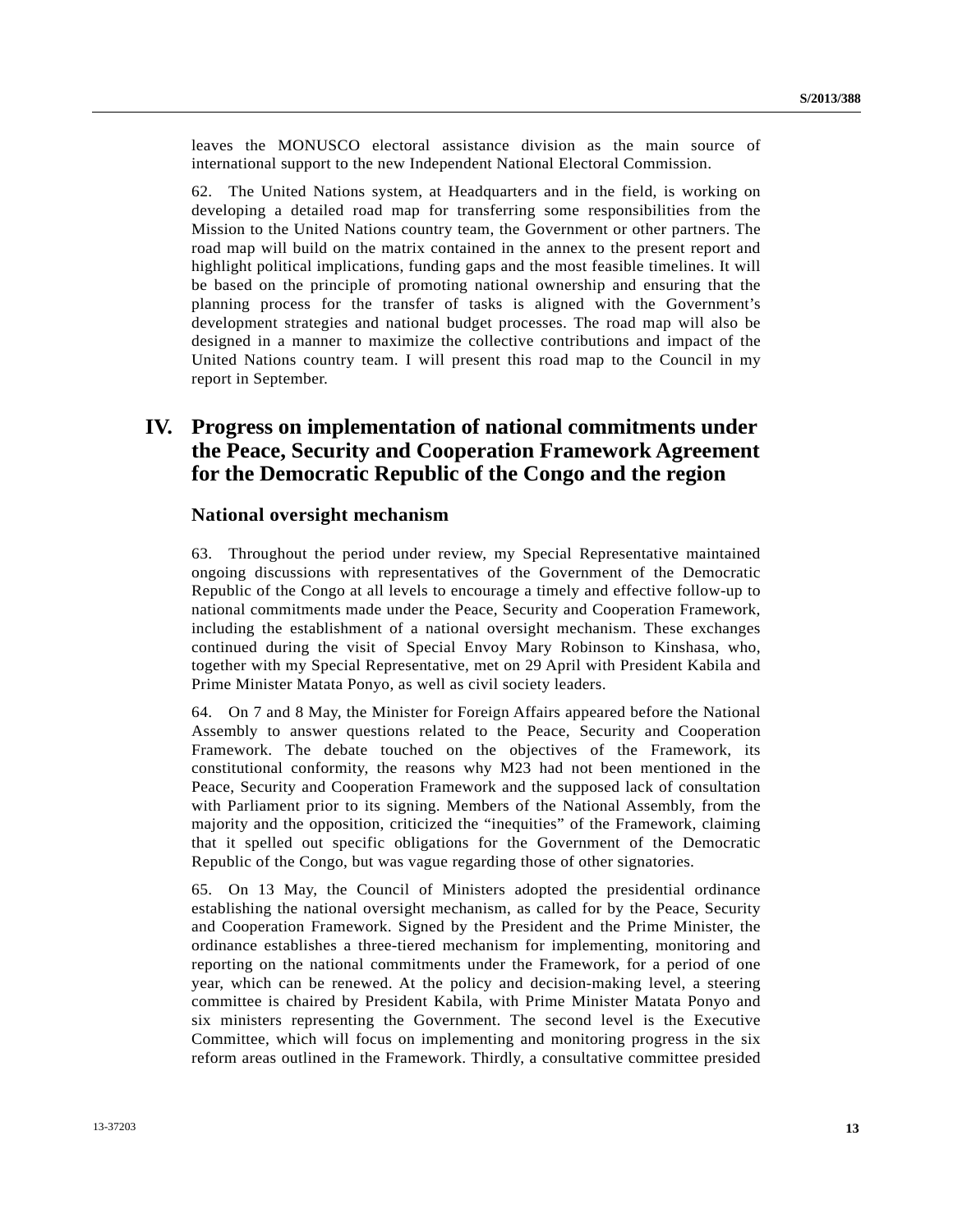over by President Kabila will serve as a vehicle for dialogue and exchange of views with various sectors of Congolese society. The mechanism is expected to maintain a regular dialogue with all partners on support for the implementation of the Framework. On 21 May, another presidential ordinance was signed, appointing François Muamba as the Coordinator of the Executive Committee, along with two assistant coordinators. A former Minister and member of the National Assembly, the Coordinator has also been a member of the Government delegation to the Kampala talks.

# **Efforts of the Democratic Republic of the Congo in security sector reform**

66. As mentioned in paragraphs 32 to 38, progress was made in developing a comprehensive security sector reform plan to establish effective and accountable security institutions.

## **Consolidation of State authority**

67. Progress in the consolidation of State authority was very limited during the period under consideration, in particular owing to the impact of the M23 rebellion, with renewed fighting in North Kivu province, and the continued activity of other armed groups throughout the eastern Democratic Republic of the Congo.

## **Decentralization**

68. There were some advances in establishing the legal framework for the decentralization process and related issues on public finances. However, much remains to be done. The development of an agreed national implementation timetable and improved intergovernmental coordination will be critical to move the process forward. Also, the transfer of a number of competencies and resources to provincial and local administrations is still pending, and involves a number of highly sensitive political issues.

69. The third Conference of Provincial Governors, presided over by President Kabila, was held from 18 to 19 March, in Kananga, Kasai Occidental province. The conference recommended that the Government accelerate the decentralization process and take steps to organize provincial and local elections as soon as possible. It also acknowledged efforts by central authorities to ensure the regular retrocession of revenues to provincial governments.

70. On 29 March, an agreement was signed between the central and provincial governments establishing modalities for the transfer of investment credits allocated under the national budget to provincial governments for sectors under their exclusive administration, such as health, education and infrastructure.

71. On 30 April, the Senate adopted a series of laws on fiscal reforms, including some related to decentralization. Other laws related to decentralization are pending before the National Assembly, namely, the draft organic law establishing the boundaries of the future 25, subdivided provinces and the city of Kinshasa and the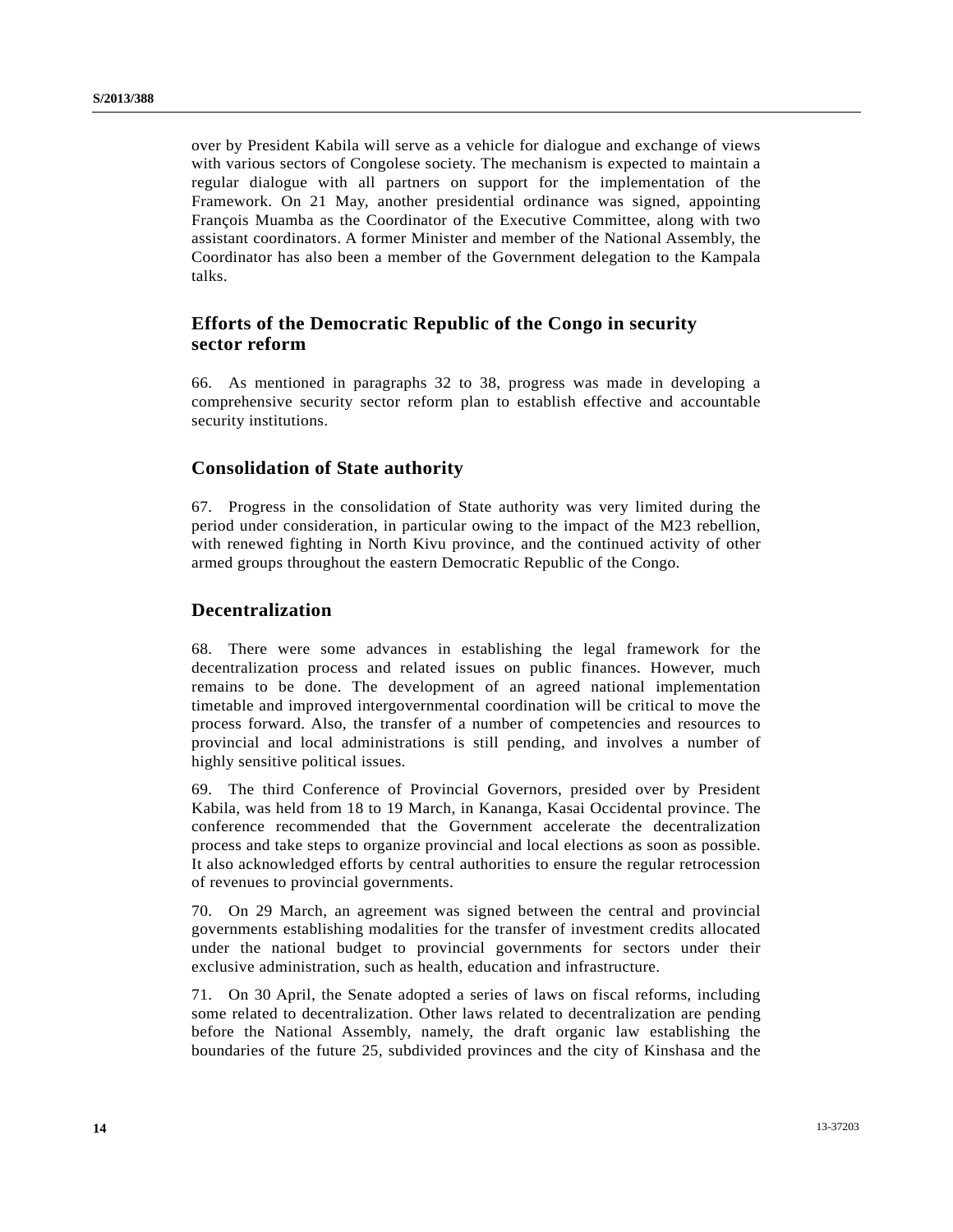draft organic law on the functioning of the Caisse de péréquation, a mechanism for redistributing revenues among provincial governments.

#### **Economic development**

72. Relative macroeconomic stability was preserved during the reporting period, with low inflation rates and a projected economic growth rate of 8.2 per cent according to the International Monetary Fund (IMF). Translating this growth into progress in reducing extreme poverty remains a challenge. During the period under review, 71 per cent of the Congolese population was still living on less than \$1.25 per day, access to basic services remained limited, the level of social security was low and two thirds of the labour force, mainly the youth, continued to be unemployed. Reviewing economic and social indicators, the UNDP 2013 Human Development Report ranked the Democratic Republic of the Congo 186th out of 186 countries assessed. However, with the joint efforts of the Government and international partners, measures are being taken to reduce the prevalence of underweight children and maternal deaths at childbirth and to increase life expectancy at birth.

## **Structural reforms of government institutions, including financial reforms**

73. On 13 April, the Senate adopted the law concerning the accession of the Democratic Republic of the Congo to the New York Arbitration Convention of 1958, for recognition and enforcement of foreign arbitral awards and referral by a court to arbitration. The instrument of accession has yet to be deposited with the Secretariat.

74. Citing a lack of transparency in the mining sector, the Extractive Industries Transparency Initiative suspended the membership of the Democratic Republic of the Congo for one year on 17 April. Government and IMF representatives met in Washington, D.C., from 19 to 21 April, where the Government of the Democratic Republic of the Congo pledged to produce information on measures to improve governance. On 7 May, the Minister of Mines, Martin Kabwelulu, and the Chairman of the State-owned Gécamines, Albert Yuma, signed an affidavit releasing details of a 2011 deal transferring part of a Gécamines copper and cobalt project to a private Israeli company. This opened the way for IMF to begin negotiations on a new loan programme. Also, new policies have focused on increasing the mobilization of State revenues, improving management of State revenues and expanding the payment through automatic bank deposit of the salaries of civil servants and army and police personnel in order to reduce the risks of embezzlement. On 13 June, the National Assembly adopted the organic law on the establishment of a National Council on Economic and Social Affairs, which provides an institutional forum for civil society to present its views on relevant Government policies and actions.

#### **Reconciliation, dialogue and democratization**

75. During the reporting period, National Assembly Speaker Aubin Minaku, in his capacity as Executive Secretary of the presidential majority coalition, concluded consultations with a wide range of Congolese stakeholders on the holding of a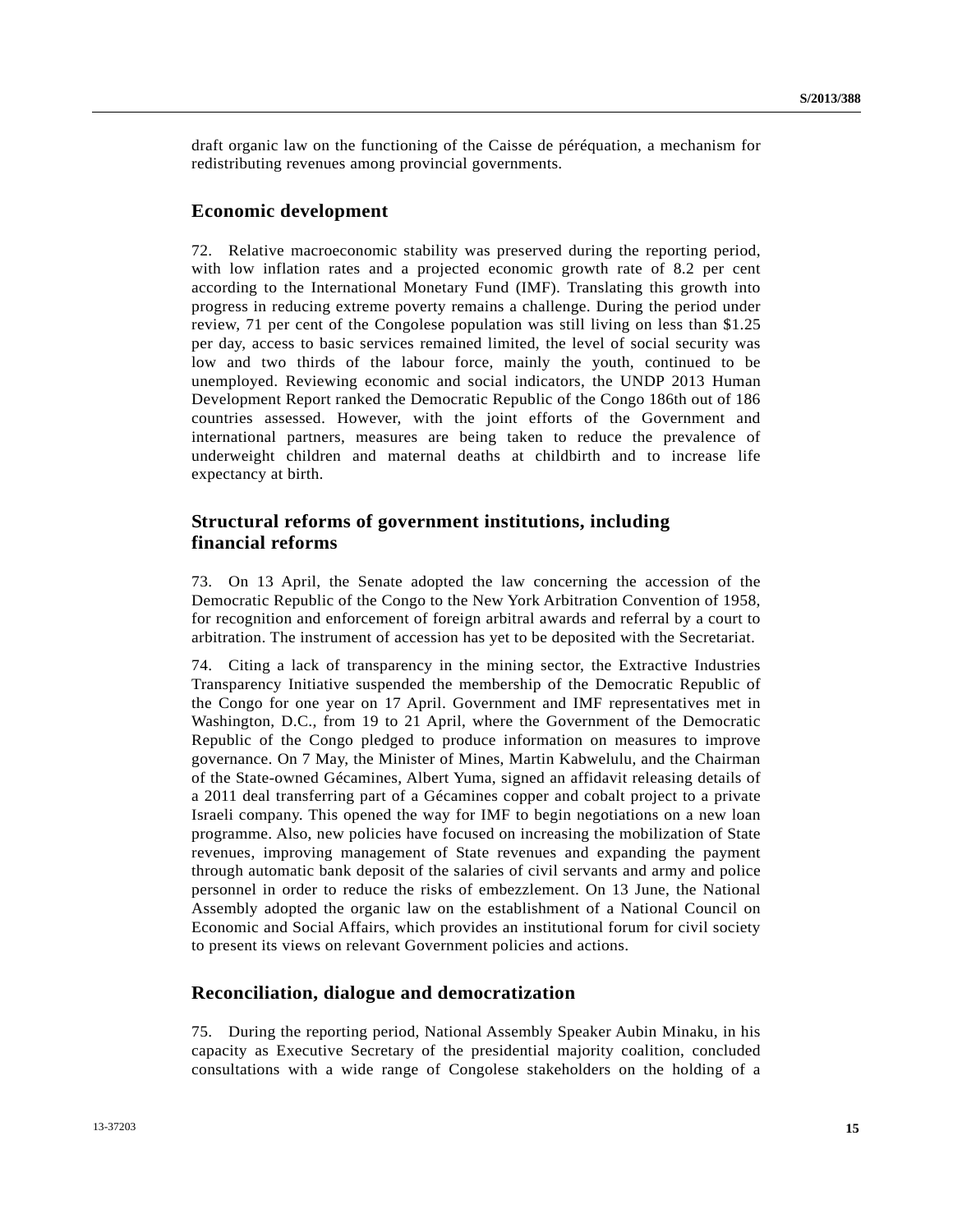national dialogue as proposed by President Kabila in his New Year address. In parallel to the President's initiative, opposition parties and civil society organizations held consultations on the organization of a national forum on the crisis in the Democratic Republic of the Congo, reaching out to the presidential majority to try to build a broad consensus on the terms of reference for a national dialogue. Discussions are still under way.

76. In a critical step towards reviving the electoral process, President Kabila promulgated the revised organic law on the Independent National Electoral Commission on 19 April. The reformed Commission consists of two organs, the Board and the Plenary, totalling 13 members, of which six members are nominated by the parliamentary majority, four by the opposition and three by civil society. The six-member Board, headed by a President, nominated by civil society, forms part of the Plenary. On 7 June, following broad and intensive national consultations led by National Assembly Speaker Minaku, the Assembly endorsed a resolution nominating the new members of the reformed Commission. The latter will be headed by Abbot Apollinaire Malu Malu from civil society, who had previously served as President of the Commission from 2004 to 2011. On 12 June, President Kabila signed a decree appointing the members of the Commission, who were later sworn in by the Supreme Court of Justice on 14 June.

77. In Equateur province, preparations for the election of a new governor proceeded following President Kabila's decision of 13 March to dismiss Governor Baende owing to the persistent institutional crisis in the province. On 7 and 10 June, the elections took place, with Louis Alphonse Koyajialo and Impeto Pengo Sébastien from the ruling presidential majority coalition elected Governor and Vice-Governor, respectively.

# **V. Observations**

78. The signing of the Peace, Security and Cooperation Framework in Addis Ababa on 24 February has brought renewed hope that security and stability can be restored in eastern Democratic Republic of the Congo and the Great Lakes region. I welcome the steps already taken by the Government of the Democratic Republic of the Congo to fulfil its commitments under the Framework, including the establishment of a national oversight mechanism, chaired by President Kabila himself. I also welcome the advances made in the areas of decentralization, reform of the security and justice sectors, reform of the Independent National Electoral Commission, particularly with a view to preparing the provincial and local elections. I am encouraged by the progress made towards the organization of a national dialogue that would build consensus among a wide range of Congolese actors on how best to advance critical reforms and policies.

79. These initial undertakings, once brought to fruition, together with other reforms mentioned in the Peace, Security and Cooperation Framework, would not only contribute to strengthening the population's confidence in the country's institutions and addressing some of the root causes of the conflict, but would also help lay solid foundations for the development of the country.

80. It must be recognized that advancing these reforms will be a complex process, fraught with political, financial and security challenges. I am concerned, in this regard, about the increasingly difficult political environment that has developed in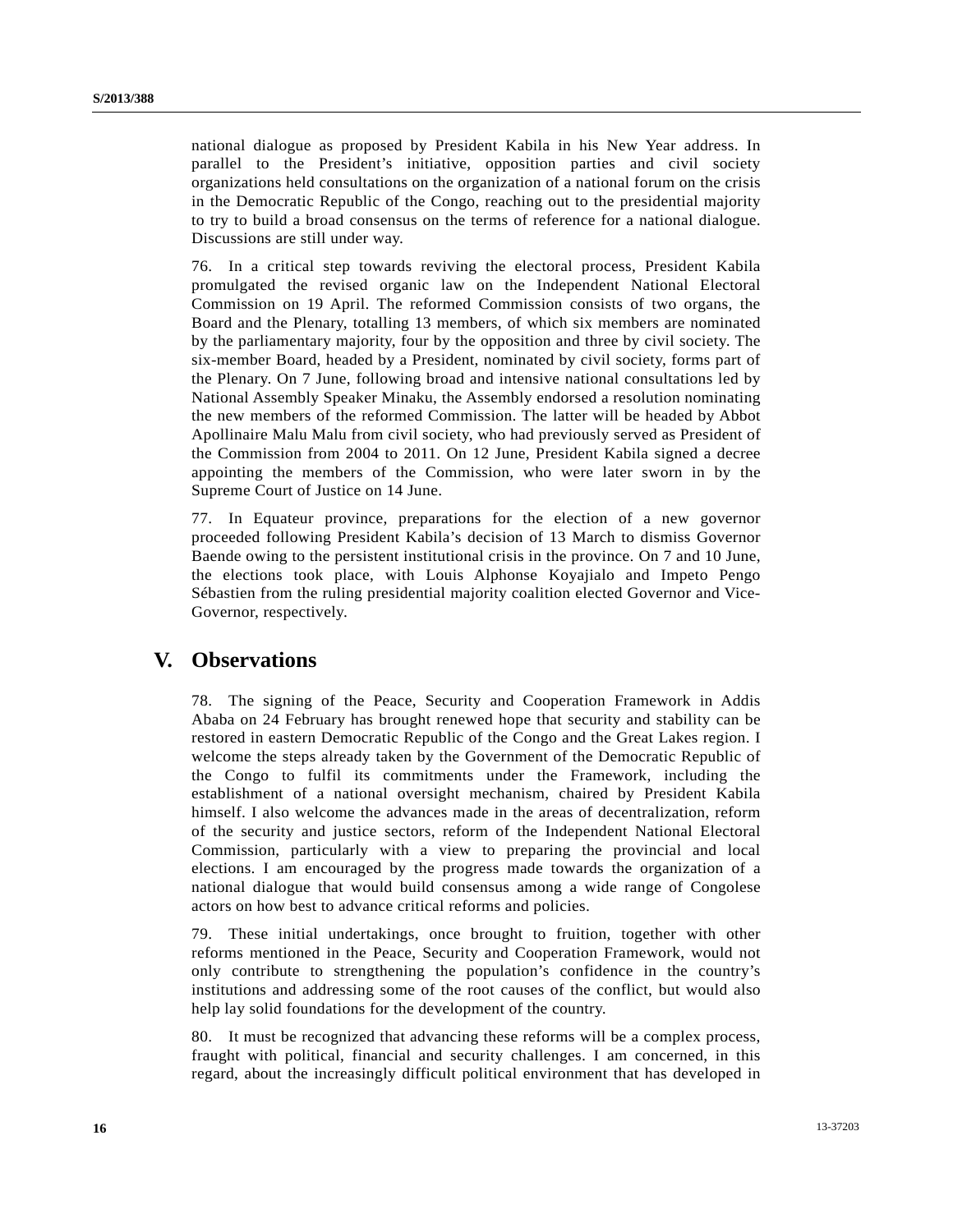the Democratic Republic of the Congo. Key institutions such as the Parliament and political coalitions appear to be increasingly fragmented. Political posturing and in-fighting are undermining cohesion and consensus-building, even within the presidential majority coalition. This clearly complicates the building of the necessary constituencies to support important and often sensitive reform agendas, especially the efforts by the Government to consolidate State authority. While the initial steps taken by the Government to implement the Peace, Security and Cooperation Framework are commendable, a significant and sustained effort on its part would be required to achieve the expected results. I therefore call on the Government to redouble its reform efforts and urge all concerned Congolese actors to rise above their personal ambitions, overcome their divisions and find ways to work together to advance these complex reforms, which are essential for peace, security and development.

81. Significant and sustained engagement and support from the international community will clearly be essential to the success of this approach, in particular to help resolve complex problems and identify the resources necessary to achieve our common objectives. The United Nations stands ready to do its part, in particular by helping to coordinate assistance and maintain the momentum achieved so far. My Special Representative for the Democratic Republic of the Congo, in consultation with my Special Envoy for the Great Lakes region, will continue to actively support the implementation of the national commitments under the Peace, Security and Cooperation Framework. I also urge all partners to provide the necessary political support and the significant financial assistance required to achieve these goals. I welcome, in this regard, the engagement of the World Bank in support of the Framework.

82. In spite of these advances, the security situation throughout the eastern Democratic Republic of the Congo remains deeply troubling. Significant security threats persist, not only in North Kivu and South Kivu, but also in Katanga, Orientale province and parts of Maniema province. The situation in North Kivu remains fragile, in particular owing to the continuing M23 rebellion, which puts civilians at serious risk, represents the most significant challenge to State authority and undermines efforts to stabilize this area. I have urged both M23 and the Government of the Democratic Republic of the Congo to resume talks in Kampala under the auspices of the President of Uganda. Any agreement reached through these talks should contribute to a durable resolution of the conflict. The evolving security situation in Equateur province also warrants close monitoring.

83. In this overall context, grave human rights violations, including abductions, rapes, ethnically targeted attacks on civilians and the recruitment of children into armed groups and national security forces, continue to be committed in conflictaffected areas of the Democratic Republic of the Congo. These violations must stop. There have been some encouraging developments related to the prosecution of suspects by the Congolese authorities, including members of the military and former members of armed groups accused of committing serious violations. Nevertheless, I wish to reiterate in the strongest terms that impunity for war crimes and crimes against humanity will not be tolerated. MONUSCO will continue to support the national authorities in investigating and prosecuting such crimes, including through its prosecution support cells.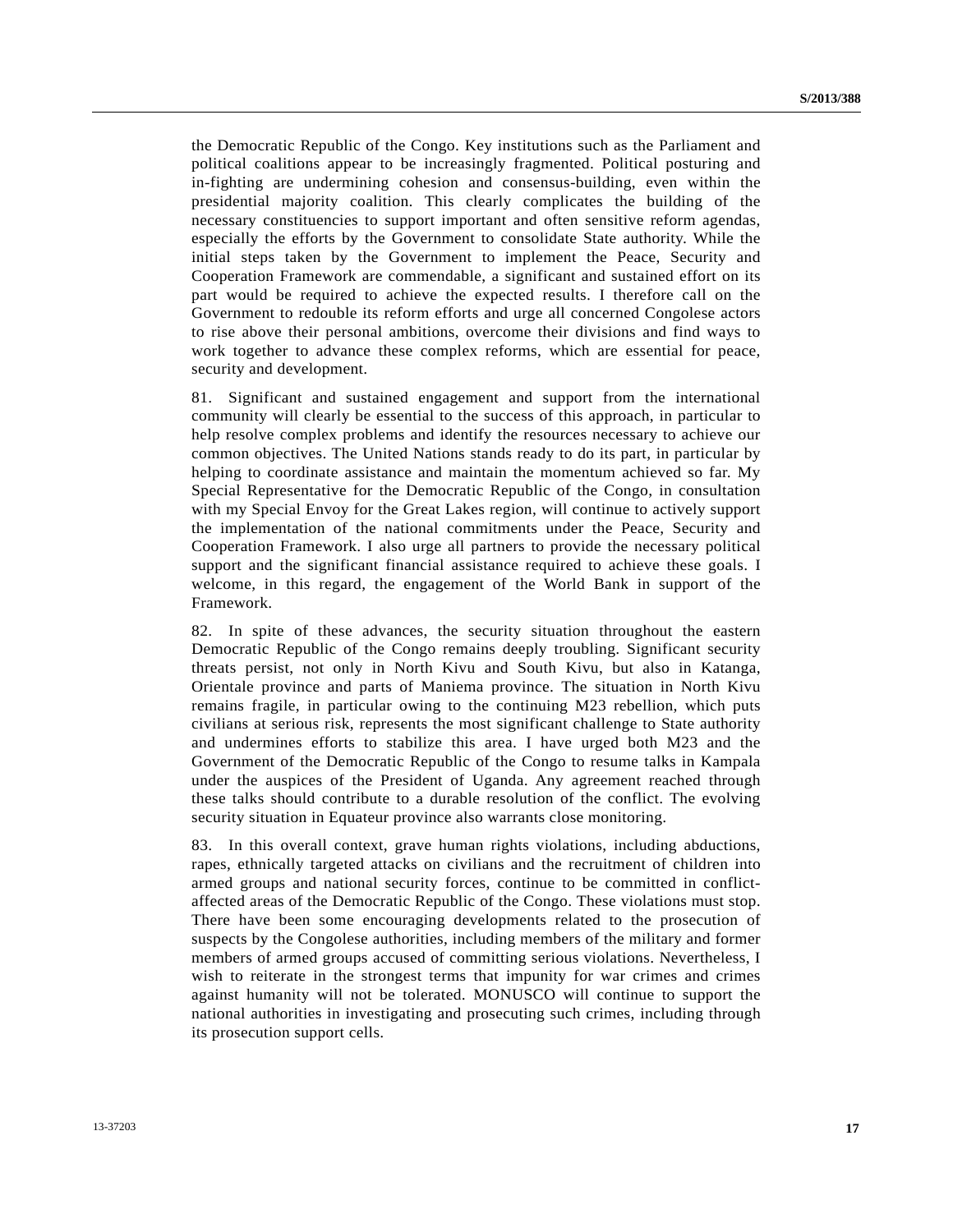84. Addressing the causes and consequences of the recurring violence in eastern Democratic Republic of the Congo will continue to require a comprehensive approach, the elements of which were presented in my special report on the Democratic Republic of the Congo and the Great Lakes region (S/2013/119) and endorsed by the Security Council in its resolution 2098 (2013). The deployment of an intervention brigade within MONUSCO represents one of these elements. Significant efforts have been made by the United Nations to ensure its swift deployment, and I wish to reiterate my profound appreciation to the countries that contribute troops to the intervention brigade for their collaboration. The intervention brigade has not yet undertaken the operations envisaged in resolution 2098 (2013) against armed groups in eastern Democratic Republic of the Congo, but its impact is already being felt. A number of defections and surrenders among members of armed groups may have been influenced by its deterrence effect. The protection of civilians remains at the core of military planning, which is based on international humanitarian law principles of distinction, proportionality and caution so that incidental loss of civilian life, injury to civilians and damage to civilian objects are avoided. Advanced training has been provided to the contingents that will form part of the intervention brigade in the countries of origin, prior to their deployment, to familiarize them with international humanitarian, human rights and refugee law, as well as the United Nations Human Rights Due Diligence Policy. Further training will be provided once these contingents are fully deployed. There are nevertheless very high expectations being placed on MONUSCO, in terms of pacifying eastern Democratic Republic of the Congo and neutralizing the threat posed by armed groups. It is, however, critical for all actors to understand that the effectiveness of the intervention brigade can be conceived only as part of the broader political approach. It cannot be a substitute for the national security forces of the Democratic Republic of the Congo or the pursuit of a coherent strategy to tackle the root causes of the conflict.

85. I would like to thank my Special Representative, Roger Meece, and all the personnel of MONUSCO and the United Nations country team for their tireless engagement and efforts. In particular, I wish to highlight the bravery and the determination of MONUSCO military and civilian personnel operating in what continues to be a very dangerous and unpredictable environment. I pay homage, in particular to the Pakistani contingent, which lost one of its soldiers when a MONUSCO convoy was ambushed by armed assailants on 7 May in South Kivu province.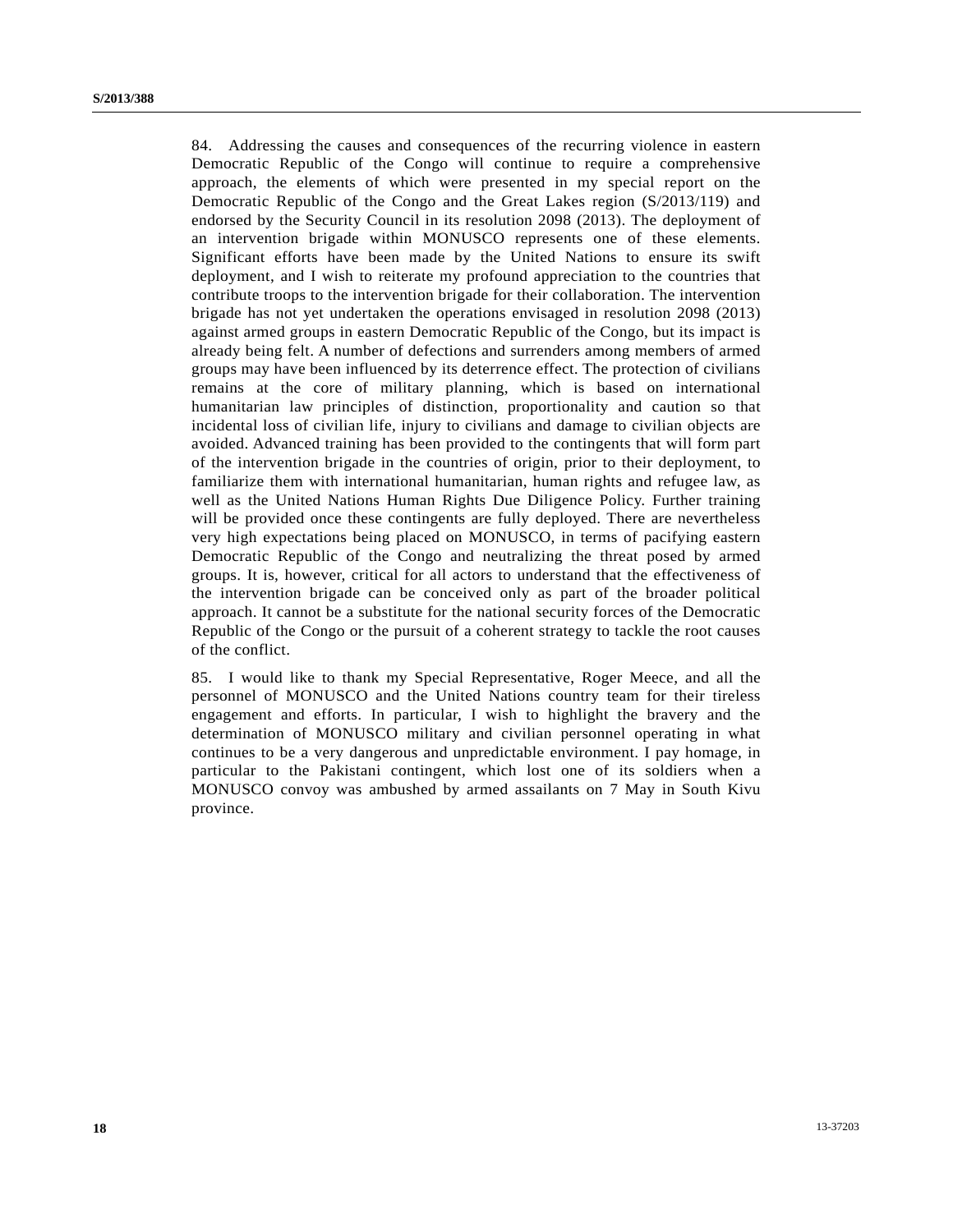## **Annex**

# **Matrix reflecting the current division of labour between MONUSCO and the United Nations country team on tasks shared by the Mission, the country team and the Government of the Democratic Republic of the Congo**

**Division of labour between the United Nations Organization Stabilization Mission in the Democratic Republic of the Congo (MONUSCO) and United Nations country team (Democratic Republic of the Congo)** 

| Mandated tasks                                                                                                                    |                |                             |
|-----------------------------------------------------------------------------------------------------------------------------------|----------------|-----------------------------|
| <b>Security Council resolutions 2098</b><br>$(2013)$ , 2053 (2012), 1991 (2011), 1960<br>$(2010)$ , 1925 $(2010)$ , 1325 $(2000)$ |                | Division of labour          |
| United Nations Transitional<br><b>Framework 2011-2013</b>                                                                         | <i>MONUSCO</i> | United Nations country team |

#### **1. Protection of civilians**

#### **Goal: Civilian populations are protected in conflict-affected zones**

**1.1 Protection of civilians under imminent threat of physical violence**, including displaced and refugee camps,

humanitarian personnel and human rights defenders

- Maintenance of an average of 93 forward bases to monitor and deter attacks against civilians and maintenance of 47 support bases to enable operations and to respond to developing threats; patrols and escorts by contingent troops in areas affected by armed conflict
- Coordination of protection of civilians' strategy and management of protection of civilians' tools (training package on protection of civilians, child protection, human rights and international humanitarian law, with practical scenarios, to train newly deployed troops, including the intervention brigade; joint protection teams; community liaison assistants; community alert networks
- Office for the Coordination of Humanitarian Affairs: advocates with all parties to the conflict to protect civilians under imminent threat, promotes respect for international humanitarian law and ensures that all parties facilitate humanitarian access
- Office for the Coordination of Humanitarian Affairs, Office of the United Nations High Commissioner for Refugees (UNHCR) and other United Nations agencies: advocate with parties to the conflict to respect the civilian character of internally displaced person (IDP) and refugee camps and sites
- UNHCR, United Nations Children's Fund (UNICEF), World Food Programme (WFP), International Organization for Migration (IOM), World Health Organization (WHO), Office for the Coordination of Humanitarian Affairs and field partners: when security conditions permit, play a role in protection by presence and monitor in and around IDP/refugee camps and sites in conflict areas, including where MONUSCO troops are not deployed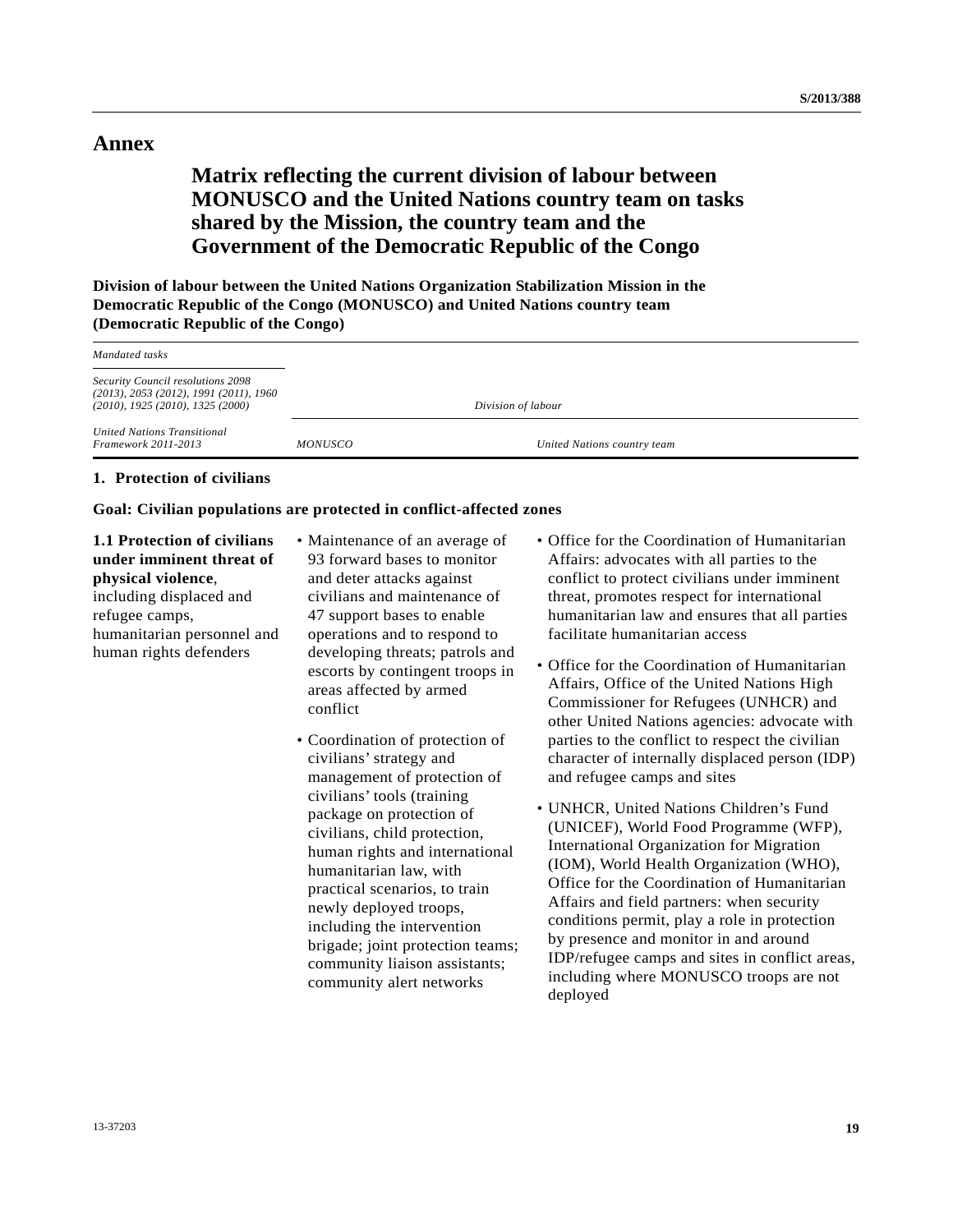| Mandated tasks                                                                                                                                                                                                                                                                                                                                                                                                               |                                                                                                                                                                                                                                                                                                                                                                                               |                                                                                                                                                                                                                                                                                                                                                                                                                                                                                                                                                                                                                                                   |
|------------------------------------------------------------------------------------------------------------------------------------------------------------------------------------------------------------------------------------------------------------------------------------------------------------------------------------------------------------------------------------------------------------------------------|-----------------------------------------------------------------------------------------------------------------------------------------------------------------------------------------------------------------------------------------------------------------------------------------------------------------------------------------------------------------------------------------------|---------------------------------------------------------------------------------------------------------------------------------------------------------------------------------------------------------------------------------------------------------------------------------------------------------------------------------------------------------------------------------------------------------------------------------------------------------------------------------------------------------------------------------------------------------------------------------------------------------------------------------------------------|
| Security Council resolutions 2098<br>$(2013)$ , 2053 (2012), 1991 (2011), 1960<br>$(2010)$ , 1925 $(2010)$ , 1325 $(2000)$                                                                                                                                                                                                                                                                                                   | Division of labour                                                                                                                                                                                                                                                                                                                                                                            |                                                                                                                                                                                                                                                                                                                                                                                                                                                                                                                                                                                                                                                   |
| <b>United Nations Transitional</b><br>Framework 2011-2013                                                                                                                                                                                                                                                                                                                                                                    | <b>MONUSCO</b>                                                                                                                                                                                                                                                                                                                                                                                | United Nations country team                                                                                                                                                                                                                                                                                                                                                                                                                                                                                                                                                                                                                       |
|                                                                                                                                                                                                                                                                                                                                                                                                                              |                                                                                                                                                                                                                                                                                                                                                                                               | • UNHCR and protection cluster members:<br>support local communities in developing<br>protection mechanisms                                                                                                                                                                                                                                                                                                                                                                                                                                                                                                                                       |
|                                                                                                                                                                                                                                                                                                                                                                                                                              |                                                                                                                                                                                                                                                                                                                                                                                               | • UNICEF and partners: set up child friendly<br>spaces for the protection of children,<br>advocate for, and take other measures to<br>prevent the forced recruitment of children                                                                                                                                                                                                                                                                                                                                                                                                                                                                  |
|                                                                                                                                                                                                                                                                                                                                                                                                                              |                                                                                                                                                                                                                                                                                                                                                                                               | • UNHCR, United Nations Population Fund<br>(UNFPA), UNICEF, Joint United Nations<br>Programme on HIV/AIDS (UNAIDS) and<br>partners: set up safe houses for sexual and<br>gender-based violence survivors                                                                                                                                                                                                                                                                                                                                                                                                                                          |
|                                                                                                                                                                                                                                                                                                                                                                                                                              |                                                                                                                                                                                                                                                                                                                                                                                               | • UNHCR: ensures the protection of refugees                                                                                                                                                                                                                                                                                                                                                                                                                                                                                                                                                                                                       |
|                                                                                                                                                                                                                                                                                                                                                                                                                              |                                                                                                                                                                                                                                                                                                                                                                                               | • Office of the United Nations High<br>Commissioner for Human Rights (OHCHR):<br>engages in advocacy on specific human<br>rights cases and situations; engages with the<br>Human Rights Council's special procedure<br>mechanism; engages with the human rights<br>treaty bodies                                                                                                                                                                                                                                                                                                                                                                  |
|                                                                                                                                                                                                                                                                                                                                                                                                                              |                                                                                                                                                                                                                                                                                                                                                                                               | • United Nations Entity for Gender Equality<br>and the Empowerment of Women<br>(UN-Women) and UNDP: provides holistic<br>services to women survivors of sexual and<br>gender-based violence                                                                                                                                                                                                                                                                                                                                                                                                                                                       |
| 1.2 Identify threats to<br>civilians and implement<br>existing response plans to<br>ensure the protection of<br>civilians from abuses and<br>violations of human rights<br>and international<br>humanitarian law, including<br>all forms of sexual and<br>gender-based violence and<br>grave violations against<br>children; ensure that child<br>protection concerns are<br>integrated into all<br>operations and strategic | • Conducts joint protection team<br>and assessment missions to<br>collect information, prevent<br>potential threats against the<br>civilian population and<br>facilitate humanitarian access;<br>develops community protection<br>plans in coordination with<br>Congolese authorities and<br>community focal points to<br>identify and mitigate threats<br>and enhance protection<br>response | • OHCHR: identifies human rights violations<br>as well as risks of such violations, including<br>sexual violence, recommends preventive and<br>responsive measures and contributes to the<br>development of community protection plans;<br>identifies the nature, cause and patterns of<br>human rights violations and consult with the<br>local population and authorities to<br>recommend measures to prevent or mitigate<br>such threats in the medium or long term<br>• United Nations humanitarian agencies<br>(UNHCR, OCHA, UNICEF, UNFPA, among<br>others): identify protection of civilians<br>threats and needs in a coordinated manner; |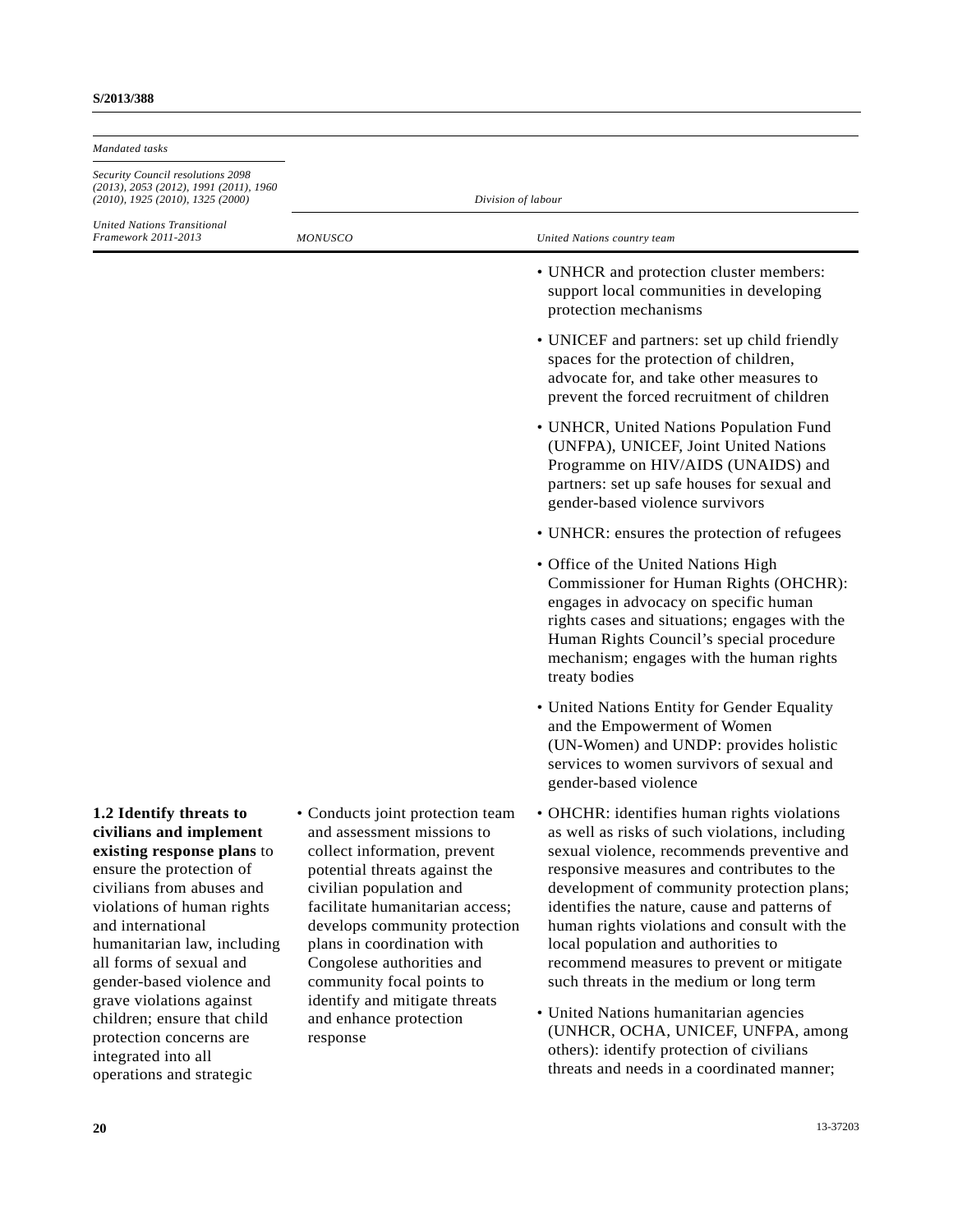| Security Council resolutions 2098                                                                                                                                                                                                                                                                                                                                                                                                                                           |                                                                                                                                                                                                                                                                                                                                                                                                                                                                                                                                                                                                                                                                                                                                                                                                                                                                                                                                                                                                                                                                                                                                                                                                                                                                                                                                                                                                                                                                                           |  |
|-----------------------------------------------------------------------------------------------------------------------------------------------------------------------------------------------------------------------------------------------------------------------------------------------------------------------------------------------------------------------------------------------------------------------------------------------------------------------------|-------------------------------------------------------------------------------------------------------------------------------------------------------------------------------------------------------------------------------------------------------------------------------------------------------------------------------------------------------------------------------------------------------------------------------------------------------------------------------------------------------------------------------------------------------------------------------------------------------------------------------------------------------------------------------------------------------------------------------------------------------------------------------------------------------------------------------------------------------------------------------------------------------------------------------------------------------------------------------------------------------------------------------------------------------------------------------------------------------------------------------------------------------------------------------------------------------------------------------------------------------------------------------------------------------------------------------------------------------------------------------------------------------------------------------------------------------------------------------------------|--|
| $(2013)$ , 2053 (2012), 1991 (2011), 1960<br>Division of labour<br>$(2010)$ , 1925 $(2010)$ , 1325 $(2000)$                                                                                                                                                                                                                                                                                                                                                                 |                                                                                                                                                                                                                                                                                                                                                                                                                                                                                                                                                                                                                                                                                                                                                                                                                                                                                                                                                                                                                                                                                                                                                                                                                                                                                                                                                                                                                                                                                           |  |
| <b>United Nations Transitional</b><br>Framework 2011-2013<br><b>MONUSCO</b>                                                                                                                                                                                                                                                                                                                                                                                                 | United Nations country team                                                                                                                                                                                                                                                                                                                                                                                                                                                                                                                                                                                                                                                                                                                                                                                                                                                                                                                                                                                                                                                                                                                                                                                                                                                                                                                                                                                                                                                               |  |
| aspects; accelerate the<br>• Conducts gender-awareness<br>implementation of<br>activities for national police<br>monitoring, analysis and<br>officers, FARDC and<br>reporting arrangements on<br>administrative authorities at the<br>conflict-related sexual<br>national and provincial levels<br>violence<br>on women's security and<br>protection issues<br>• Conducts capacity-building<br>activities to support the<br>engagement of women in<br>protection mechanisms | set up early warning systems; develop and<br>implement contingency plans particularly in<br>areas not covered by MONUSCO; establish<br>referral mechanisms for civilians who are<br>victims of abuse and in particular need of<br>specialized services; ensure the provision of<br>prevention or response services to sexual<br>violence victims; prevent forced recruitment<br>with a special emphasis on boys and girls;<br>attend to special needs of IDPs and refugees;<br>and carry out mine action<br>• UNICEF and UNFPA: work with partners and<br>the Government towards the implementation<br>of United Nations/Government of the<br>Democratic Republic of the Congo action plan<br>to prevent and stop recruitment of children<br>and their use by armed forces and groups and<br>other grave child rights violations, and the<br>comprehensive strategy to combat sexual<br>violence<br>• UNHCR and protection cluster: develop a<br>protection of civilians response plan and<br>support planning for the annual humanitarian<br>action plan for the Democratic Republic of<br>the Congo<br>• UNICEF: manages child protection<br>subcluster group; supports advocacy,<br>prevention and response by mainstreaming<br>child protection in all clusters<br>• UN-Women and partners of the national<br>protection cluster: formulate strategic<br>advocacy policies and engage human rights<br>monitoring<br>• UNHCR: supports the issuance of land and<br>civil documentation |  |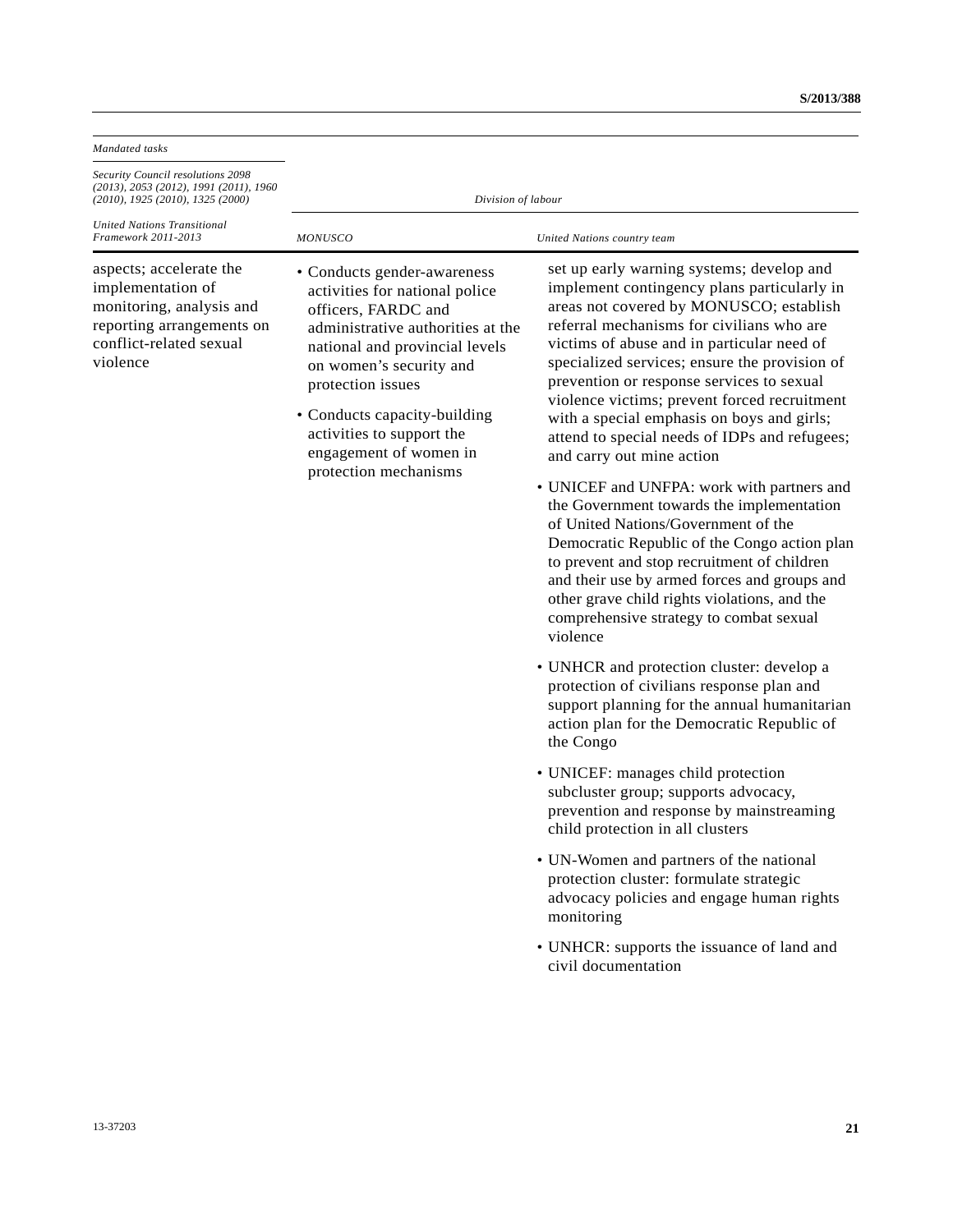| Mandated tasks                                                                                                                                                                                                                                                                                                                                                                                                                                                                                                                                                                              |                                                                                                                                                                                                                                                                                                                                                                                                                                                                                                                                   |                                                                                                                                                                                                                                                                                                                                                                                                                                                                                                                |
|---------------------------------------------------------------------------------------------------------------------------------------------------------------------------------------------------------------------------------------------------------------------------------------------------------------------------------------------------------------------------------------------------------------------------------------------------------------------------------------------------------------------------------------------------------------------------------------------|-----------------------------------------------------------------------------------------------------------------------------------------------------------------------------------------------------------------------------------------------------------------------------------------------------------------------------------------------------------------------------------------------------------------------------------------------------------------------------------------------------------------------------------|----------------------------------------------------------------------------------------------------------------------------------------------------------------------------------------------------------------------------------------------------------------------------------------------------------------------------------------------------------------------------------------------------------------------------------------------------------------------------------------------------------------|
| <i>Security Council resolutions 2098</i><br>(2013), 2053 (2012), 1991 (2011), 1960<br>(2010), 1925 (2010), 1325 (2000)                                                                                                                                                                                                                                                                                                                                                                                                                                                                      | Division of labour                                                                                                                                                                                                                                                                                                                                                                                                                                                                                                                |                                                                                                                                                                                                                                                                                                                                                                                                                                                                                                                |
| <b>United Nations Transitional</b><br>Framework 2011-2013                                                                                                                                                                                                                                                                                                                                                                                                                                                                                                                                   | <b>MONUSCO</b>                                                                                                                                                                                                                                                                                                                                                                                                                                                                                                                    | United Nations country team                                                                                                                                                                                                                                                                                                                                                                                                                                                                                    |
| 1.3 Joint assessment                                                                                                                                                                                                                                                                                                                                                                                                                                                                                                                                                                        | Assesses progress towards<br>implementation of objectives,<br>including: threats of armed<br>groups and restoring stability in<br>sensitive areas; improved<br>capacity of the Government to<br>effectively protect the population<br>through the establishment of<br>sustainable security forces with a<br>view to progressively take over<br>MONUSCO's security role                                                                                                                                                            | Office for the Coordination of Humanitarian<br>Affairs, OHCHR and UNHCR: share relevant<br>updated information on the humanitarian and<br>protection situation in concerned areas                                                                                                                                                                                                                                                                                                                              |
| 1.4 Human rights: Monitor,<br>report and follow-up on<br>human rights violations and<br>abuses; support the United<br>Nations system in-country<br>to ensure that any support<br>provided be consistent with<br>international humanitarian<br>law and human rights law<br>and refugee law; good<br>offices, advice and support<br>to the Government of the<br>Democratic Republic of the<br>Congo to promote human<br>rights and to fight impunity,<br>with respect to human rights<br>and international<br>humanitarian law violations,<br>committed by elements of<br>the security forces | Carries out human rights<br>monitoring and investigation<br>missions to verify allegations of<br>human rights violations; follows<br>up on cases with relevant<br>authorities and advocates for the<br>prosecution of alleged<br>perpetrators of violations of<br>human rights and international<br>humanitarian law; ensures the<br>implementation of the Human<br>Rights Due Diligence Policy;<br>conducts human rights<br>awareness-raising activities and<br>training for State actors,<br>including national security forces | • UNHCR: manages the protection monitoring<br>database; monitors and develops contacts and<br>networks in communities; establishes sources<br>of information; collects and documents<br>protection incidents; produces reports on<br>protection of civilians' incidents, human<br>rights violations, among other items<br>• UN-Women and UNFPA: provide training of<br>trainers and capacity-building of FARDC to<br>ensure women's rights protection<br>• UNICEF: conducts child rights situation<br>analysis |
| 1.5 Children and armed<br>conflict: Implementation of<br>the action plan to prevent<br>and end the recruitment and<br>use of children and sexual<br>violence against children by<br>FARDC; mainstreaming of<br>child protection issues<br>within MONUSCO                                                                                                                                                                                                                                                                                                                                    | • Provides advice, supports and<br>co-chairs the joint technical<br>working group to implement the<br>United Nations/Government of<br>the Democratic Republic of the<br>Congo action plan to prevent<br>and stop children recruitment<br>and use by armed forces and<br>groups and other grave child<br>rights violations                                                                                                                                                                                                         | • UNICEF co-chairs the Country Task Force on<br>Children and Armed Conflict (involving<br>UNHCR, OCHA and other partners) and<br>supports the national interministerial<br>committee to ensure implementation of the<br>national action plan<br>• UNICEF, UNHCR: contribute to the work of<br>Child Protection Advisers and Working<br>Group within the Protection Cluster                                                                                                                                     |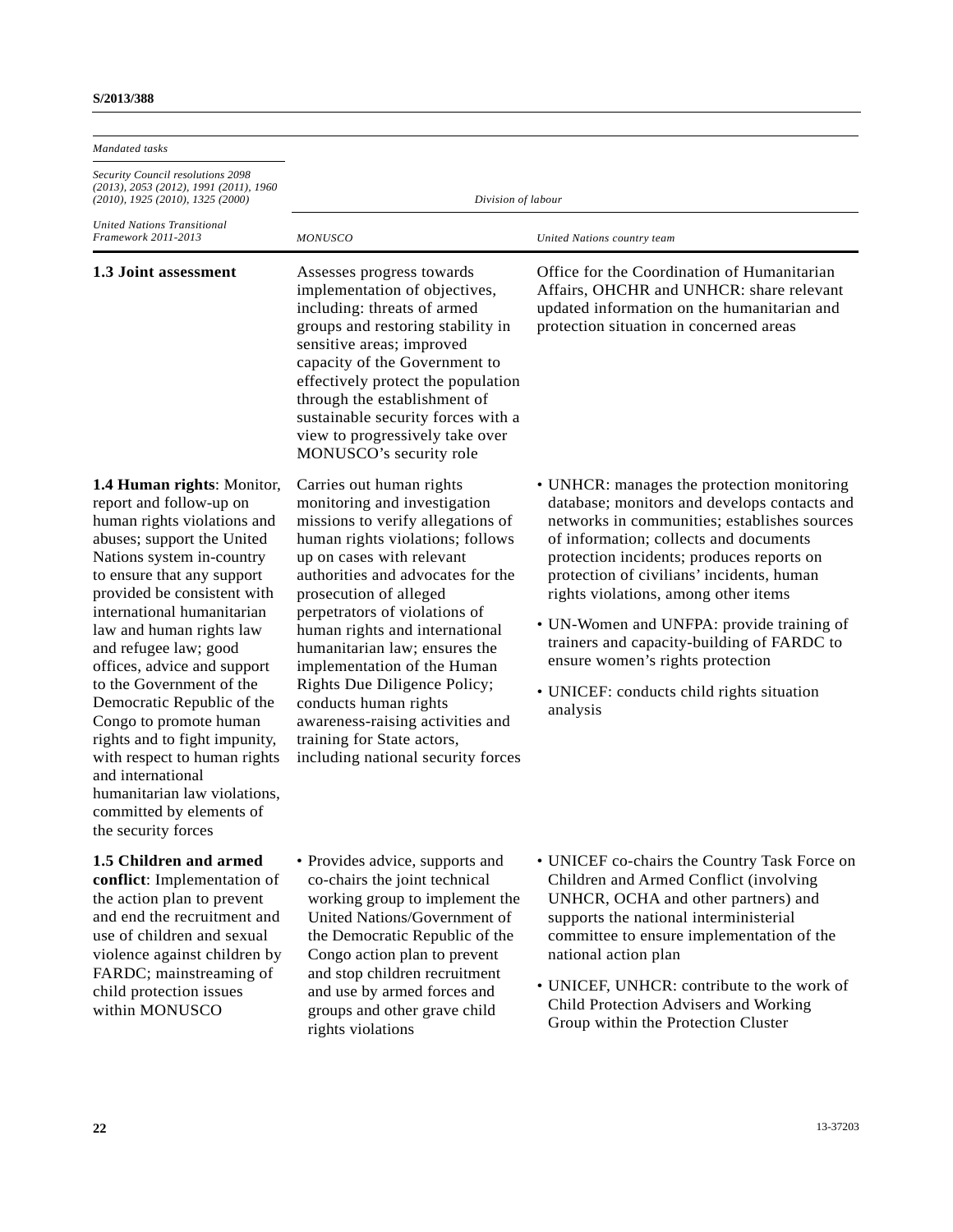| Mandated tasks                                                                                                                                                                          |                                                                                                                                                                                                                                                                                                                                                                                                                                                                                                                               |                                                                                                                                                                                                                                                                                                                                                                                                                         |  |
|-----------------------------------------------------------------------------------------------------------------------------------------------------------------------------------------|-------------------------------------------------------------------------------------------------------------------------------------------------------------------------------------------------------------------------------------------------------------------------------------------------------------------------------------------------------------------------------------------------------------------------------------------------------------------------------------------------------------------------------|-------------------------------------------------------------------------------------------------------------------------------------------------------------------------------------------------------------------------------------------------------------------------------------------------------------------------------------------------------------------------------------------------------------------------|--|
| Security Council resolutions 2098<br>$(2013)$ , 2053 (2012), 1991 (2011), 1960<br>$(2010)$ , 1925 $(2010)$ , 1325 $(2000)$<br><b>United Nations Transitional</b><br>Framework 2011-2013 | Division of labour                                                                                                                                                                                                                                                                                                                                                                                                                                                                                                            |                                                                                                                                                                                                                                                                                                                                                                                                                         |  |
|                                                                                                                                                                                         | <b>MONUSCO</b>                                                                                                                                                                                                                                                                                                                                                                                                                                                                                                                | United Nations country team                                                                                                                                                                                                                                                                                                                                                                                             |  |
|                                                                                                                                                                                         | • Conducts the monitoring and<br>investigations on grave child<br>rights violations; carries out<br>release and separation of<br>children from armed groups;<br>advocates and fights against<br>impunity                                                                                                                                                                                                                                                                                                                      | • UNICEF (monitoring and reporting; response<br>and prevention); UNDP (economic<br>integration); International Labour<br>Organization (economic integration);<br>UNHCR (protection cluster-IDP camp<br>management); IOM; OHCHR (monitoring<br>and reporting)                                                                                                                                                            |  |
| 1.6 Sexual violence:<br>Monitoring, analysis and<br>reporting arrangement on<br>conflict-related sexual<br>violence                                                                     | • Supports the Government in<br>implementing the priority<br>action plan of the national<br>strategy on combating gender-<br>based violence, including<br>conflict-related sexual<br>violence, and ensuring synergy<br>with other pillars of the<br>International Security and<br><b>Stabilization Support Strategy</b>                                                                                                                                                                                                       | • United Nations country team: provides<br>support to: the formulation of a national<br>policy on gender; the reform of the family<br>law; the reform of the judicial system; the<br>strengthening of the fight against impunity<br>for sexual and gender-based violence;<br>providing legal support to victims of sexual<br>and gender-based violence; and the<br>improvement of their access to the justice<br>system |  |
|                                                                                                                                                                                         | • Ensure the implementation of<br>the monitoring, analysis and<br>reporting arrangement on<br>conflict-related sexual<br>violence, the deployment of<br>Women Protection Advisers,<br>the implementation of<br>protection of civilians'<br>strategies to address conflict-<br>related sexual violence;<br>conducts special field missions<br>to investigate incidents of<br>conflict-related sexual<br>violence; engages with parties<br>to conflict on the prevention<br>and response to conflict-related<br>sexual violence | • OHCHR, UNICEF, UNHCR, UNFPA,<br>UNAIDS: act as component coordinators of<br>the national strategy against gender-based<br>violence                                                                                                                                                                                                                                                                                    |  |
|                                                                                                                                                                                         |                                                                                                                                                                                                                                                                                                                                                                                                                                                                                                                               | • UNDP, UN-Women, United Nations<br>Educational, Scientific and Cultural<br>Organization (UNESCO), UNAIDS, UNFPA,<br>IOM: ensure the coordination and<br>implementation of the national strategy<br>against gender-based violence and HIV<br>programme                                                                                                                                                                  |  |
|                                                                                                                                                                                         |                                                                                                                                                                                                                                                                                                                                                                                                                                                                                                                               | • UN-Women: conducts the evaluation of the<br>Technical Group on Sexual Violence<br>(national strategy against gender-based<br>violence/stabilization and reconstruction plan<br>for war-affected areas)                                                                                                                                                                                                                |  |
|                                                                                                                                                                                         |                                                                                                                                                                                                                                                                                                                                                                                                                                                                                                                               | • OHCHR: as the lead entity on the fight against<br>impunity provides technical assistance to the<br>Ministry of Justice in facilitating access to<br>justice for victims of sexual violence                                                                                                                                                                                                                            |  |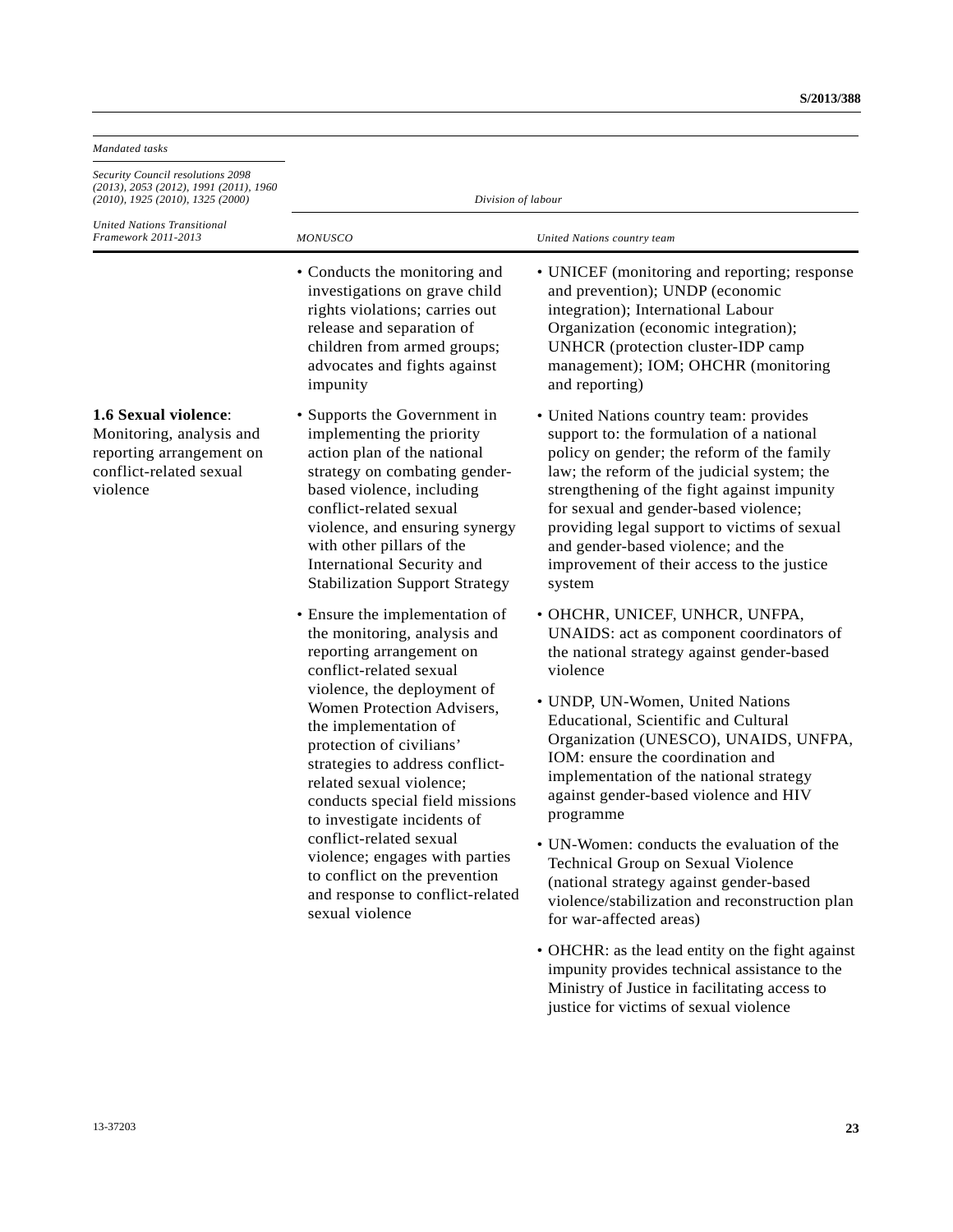| Mandated tasks                                                                                                          |                                                                                                                                                                                                                                                                                                                                                                                                                                                                                                                                                                                                                                                                                                                                                                                      |                                                                                                                                                                                                                                                                                                                                                                                                                                                                                                                                                     |
|-------------------------------------------------------------------------------------------------------------------------|--------------------------------------------------------------------------------------------------------------------------------------------------------------------------------------------------------------------------------------------------------------------------------------------------------------------------------------------------------------------------------------------------------------------------------------------------------------------------------------------------------------------------------------------------------------------------------------------------------------------------------------------------------------------------------------------------------------------------------------------------------------------------------------|-----------------------------------------------------------------------------------------------------------------------------------------------------------------------------------------------------------------------------------------------------------------------------------------------------------------------------------------------------------------------------------------------------------------------------------------------------------------------------------------------------------------------------------------------------|
| Security Council resolutions 2098<br>(2013), 2053 (2012), 1991 (2011), 1960<br>$(2010)$ , 1925 $(2010)$ , 1325 $(2000)$ | Division of labour                                                                                                                                                                                                                                                                                                                                                                                                                                                                                                                                                                                                                                                                                                                                                                   |                                                                                                                                                                                                                                                                                                                                                                                                                                                                                                                                                     |
| <b>United Nations Transitional</b><br>Framework 2011-2013                                                               | <b>MONUSCO</b>                                                                                                                                                                                                                                                                                                                                                                                                                                                                                                                                                                                                                                                                                                                                                                       | United Nations country team                                                                                                                                                                                                                                                                                                                                                                                                                                                                                                                         |
|                                                                                                                         |                                                                                                                                                                                                                                                                                                                                                                                                                                                                                                                                                                                                                                                                                                                                                                                      | • UNFPA: supports the Ministry of Gender in<br>coordinating and monitoring sexual and<br>gender-based violence issues                                                                                                                                                                                                                                                                                                                                                                                                                               |
| 1.7 Mine action                                                                                                         | <b>United Nations Mine Action</b><br>Coordination Centre/Mine<br>Action Section of the Mission:<br>(i) directs support to the<br>protection of civilians and<br>MONUSCO operations through<br>mine/unexploded ordnance<br>clearance and survey;<br>(ii) conducts surveys of<br>MONUSCO facilities and<br>compounds; (iii) conducts risk<br>education to the Force and the<br>Mission civilian staff; (iv) carries<br>out the destruction of weapons in<br>cooperation with the<br>Disarmament, Demobilization<br>and Reintegration/Disarmament,<br>Demobilization, Repatriation,<br><b>Resettlement and Reintegration</b><br>Division; (v) conducts the<br>rehabilitation of armories and<br>ammunition depots, in<br>cooperation with the Security<br><b>Sector Reform Division</b> | United Nations Mine Action Service<br>(UNMAS) provides support to: (i) the<br>emergence of national mine action institutions<br>through the capacity development of the<br>Centre congolais de lutte antimines;<br>(ii) humanitarian United Nations country team<br>agencies operations through the provision of<br>mine/unexploded ordnance survey, clearance<br>and risk education activities; (iii) Government<br>to comply with international mine action-<br>related treaties, including the implementation<br>of a nationwide landmine survey |

#### **2. Stabilization**

**Goal: Areas affected by armed conflict are progressively stabilized and sexual violence is combated in the eastern provinces**

| 2.1 Enable stabilization | Supports the extension and          |
|--------------------------|-------------------------------------|
| activities               | restoration of State authority in   |
|                          | areas previously controlled by      |
|                          | armed groups through the            |
|                          | reinforcement of technical          |
|                          | capacity-building for the police,   |
|                          | justice and corrections             |
|                          | institutions, civil administration, |
|                          | governance of natural resources     |
|                          | and prevention of sexual violence   |
|                          |                                     |

UNFPA, UNICEF, UNDP, OHCHR, United Nations Office for Project Services (UNOPS), UN-Women and IOM: support to stabilization activities through the United Nations Development Assistance Framework 2013- 2017 pillar 1, "Reinforce governance and peace"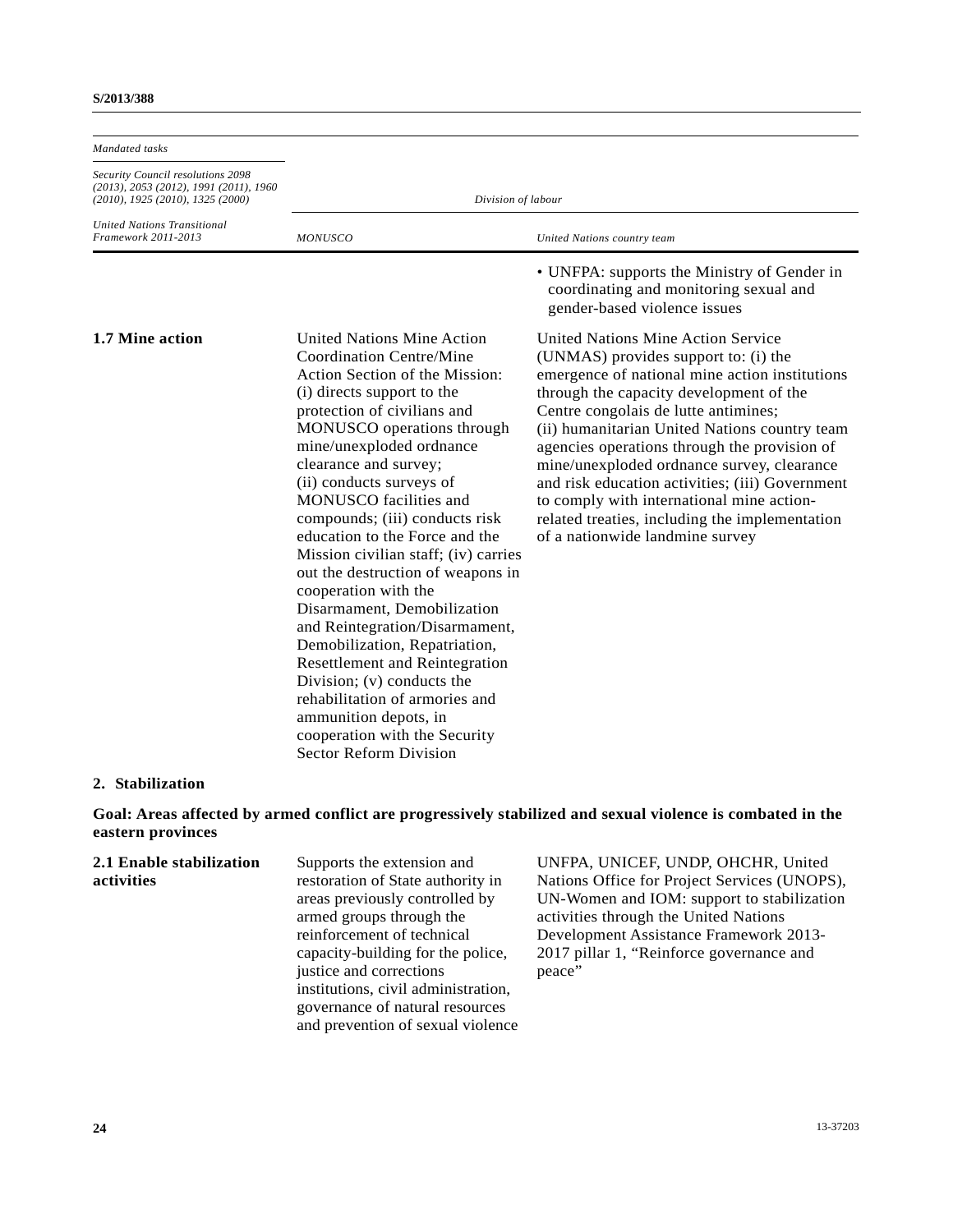| Mandated tasks                                                                                                                                                                                                                                                                                                                                                                                       |                                                                                                                                                                                                                                                                                                                          |                                                                                                                                                                                                                                                      |  |
|------------------------------------------------------------------------------------------------------------------------------------------------------------------------------------------------------------------------------------------------------------------------------------------------------------------------------------------------------------------------------------------------------|--------------------------------------------------------------------------------------------------------------------------------------------------------------------------------------------------------------------------------------------------------------------------------------------------------------------------|------------------------------------------------------------------------------------------------------------------------------------------------------------------------------------------------------------------------------------------------------|--|
| Security Council resolutions 2098<br>(2013), 2053 (2012), 1991 (2011), 1960<br>(2010), 1925 (2010), 1325 (2000)                                                                                                                                                                                                                                                                                      | Division of labour                                                                                                                                                                                                                                                                                                       |                                                                                                                                                                                                                                                      |  |
| <b>United Nations Transitional</b><br>Framework 2011-2013                                                                                                                                                                                                                                                                                                                                            | <b>MONUSCO</b>                                                                                                                                                                                                                                                                                                           | United Nations country team                                                                                                                                                                                                                          |  |
| 2.2 Good offices, advice<br>and support to the<br>Government of the<br>Democratic Republic of the<br>Congo for the<br>establishment of sustainable<br>State authority and control<br>in conflict-affected areas in<br>eastern Democratic<br>Republic of the Congo                                                                                                                                    | Carries out capacity-building<br>workshops for civil servants on<br>public administration<br>competencies, planning and<br>budgeting of local stabilization<br>and reconstruction projects, in<br>coordination with the United<br>Nations country team                                                                   | UNDP, through its governance programme is<br>supporting the re-establishment of State<br>authority, by working closely with the<br>provincial authorities and local communities of<br>North Kivu province, South Kivu province and<br>Ituri district |  |
| 2.3 Stabilization strategy:<br>Ensure the existence of a<br>coherent, comprehensive<br>and adequate strategy for<br>stabilization of eastern<br>Democratic Republic of the<br>Congo (the revised<br>International Security and<br>Stabilization Strategy) and<br>its coordination, reporting,<br>monitoring and evaluation,<br>in full cooperation with the<br>Government in the<br>following areas: | Stimulates strategic reflections<br>on the impact of stabilization<br>activities and develop<br>recommendations for<br>adjustments; coordinates with all<br>partners and the Government at<br>strategic and implementation<br>levels; conducts regular<br>monitoring and evaluation; and<br>reports on a quarterly basis | UNDP and other United Nations country team<br>members: provide technical expertise on the<br>transition from conflict and humanitarian<br>interventions to development and stabilization                                                             |  |
| (a) Dialogue and<br>conflict prevention/<br>transformation;                                                                                                                                                                                                                                                                                                                                          | Coordinates with the<br>Government and international<br>stakeholders to set up dialogue<br>platforms in all the areas covered<br>by the International Security and<br><b>Stabilization Strategy</b>                                                                                                                      | United Nations country team is fully involved                                                                                                                                                                                                        |  |
| (b) FARDC<br>effectiveness and respect<br>for international<br>humanitarian law and<br>human rights;                                                                                                                                                                                                                                                                                                 | Coordinates with the Minister of<br>Defence, the Chief of Defence<br>Staff and international partners to<br>identify specific needs and<br>develop joint programmes                                                                                                                                                      | • UN-Women and UNDP are working with the<br>Ministry of Defence in providing training of<br>trainers and capacity-building on human rights<br>and in improving the military judiciary action<br>against sexual and gender-based violence             |  |
|                                                                                                                                                                                                                                                                                                                                                                                                      |                                                                                                                                                                                                                                                                                                                          | • OHCHR: develops and delivers specific<br>training modules on the protection of<br>civilians for the respect of international<br>humanitarian law and human rights by<br>national security forces                                                   |  |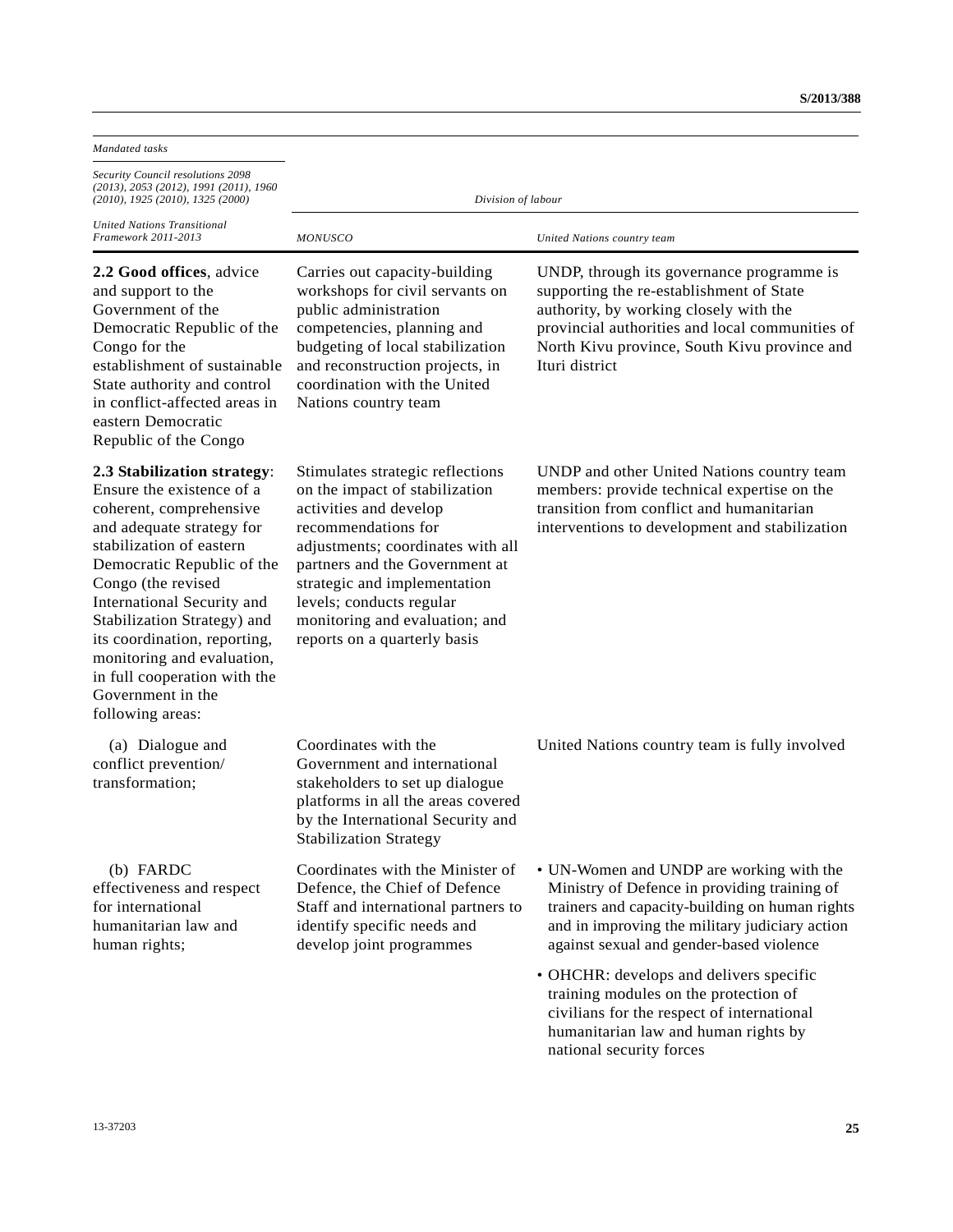#### **S/2013/388**

| Mandated tasks                                                                                                                                         |                                                                                                                                                                                                                                                                                                                                                                        |                                                                                                                                                                                                                                                                                                                                                                                                                                                                                                                                                                                                     |  |
|--------------------------------------------------------------------------------------------------------------------------------------------------------|------------------------------------------------------------------------------------------------------------------------------------------------------------------------------------------------------------------------------------------------------------------------------------------------------------------------------------------------------------------------|-----------------------------------------------------------------------------------------------------------------------------------------------------------------------------------------------------------------------------------------------------------------------------------------------------------------------------------------------------------------------------------------------------------------------------------------------------------------------------------------------------------------------------------------------------------------------------------------------------|--|
| Security Council resolutions 2098<br>(2013), 2053 (2012), 1991 (2011), 1960<br>(2010), 1925 (2010), 1325 (2000)                                        | Division of labour                                                                                                                                                                                                                                                                                                                                                     |                                                                                                                                                                                                                                                                                                                                                                                                                                                                                                                                                                                                     |  |
| United Nations Transitional<br>Framework 2011-2013                                                                                                     | <b>MONUSCO</b>                                                                                                                                                                                                                                                                                                                                                         | United Nations country team                                                                                                                                                                                                                                                                                                                                                                                                                                                                                                                                                                         |  |
| (c) Restoration of State<br>authority in areas affected<br>by armed conflict;                                                                          | Provides technical expertise and<br>logistical support for the<br>capacity-building of police,<br>justice and prison personnel, as<br>well as civil servants (in<br>coordination with the United<br>Nations country team); and<br>monitors the deployment of State<br>agents to infrastructure built<br>under the International Security<br>and Stabilization Strategy | • UNDP: manages programmes for capacity-<br>building of the local administration and civil<br>society to strengthen the "social contract" at<br>the local level<br>• UNDP: supports a capacity-building<br>programme for justice and prison personnel<br>• IOM: develops and implements new modules<br>for specialized training of the police<br>• IOM and UNOPS: undertake the construction<br>of infrastructure (roads, administrative and<br>court buildings; police academy; prisons)<br>• UNOPS: provides logistics support for police<br>training<br>• UNICEF: supports access to justice for |  |
| (d) Enable the<br>commencement of<br>sustainable and conflict-<br>sensitive socioeconomic<br>recovery;                                                 | • Coordinates with the<br>Government and other<br>stakeholders<br>• Ensures community resilience                                                                                                                                                                                                                                                                       | children<br>• UNICEF: leads coordination on the<br>following: agriculture (Food and Agriculture<br>Organization of the United Nations),<br>livelihoods and economic opportunities<br>(UNDP, UNICEF), social cohesion<br>(UNICEF), land conflict (UN-Habitat)<br>• UNHCR: supports the coordination of the<br>stabilization and reconstruction plan for war-<br>affected areas in North Kivu                                                                                                                                                                                                         |  |
| (e) Ensure the revision<br>of the approach to the fight<br>against sexual violence                                                                     | • Coordinates with the<br>Government and other<br>stakeholders<br>• Conducts strategic reflection on<br>challenges and lessons learned,<br>and develops new strategic<br>orientations                                                                                                                                                                                  | Programme implementation: protection and<br>prevention (UNHCR), multi-sector assistance<br>(UNICEF), multi-sector assistance on sexual<br>and gender-based violence and HIV (UNAIDS)<br>and data collection and mapping (UNFPA)                                                                                                                                                                                                                                                                                                                                                                     |  |
| 2.4 Security sector<br>reform: Encourage national<br>ownership of security<br>sector reform by the<br>Democratic Republic of the<br>Congo authorities; | • Supports the Democratic<br>Republic of the Congo at the<br>political and strategic levels in<br>undertaking army reform,<br>including the establishment of<br>the FARDC rapid reaction                                                                                                                                                                               | • UNDP: supports the construction of barracks<br>and capacity-building activities on small<br>arms and light weapons control<br>• OHCHR: provides technical assistance for<br>the establishment of the vetting process                                                                                                                                                                                                                                                                                                                                                                              |  |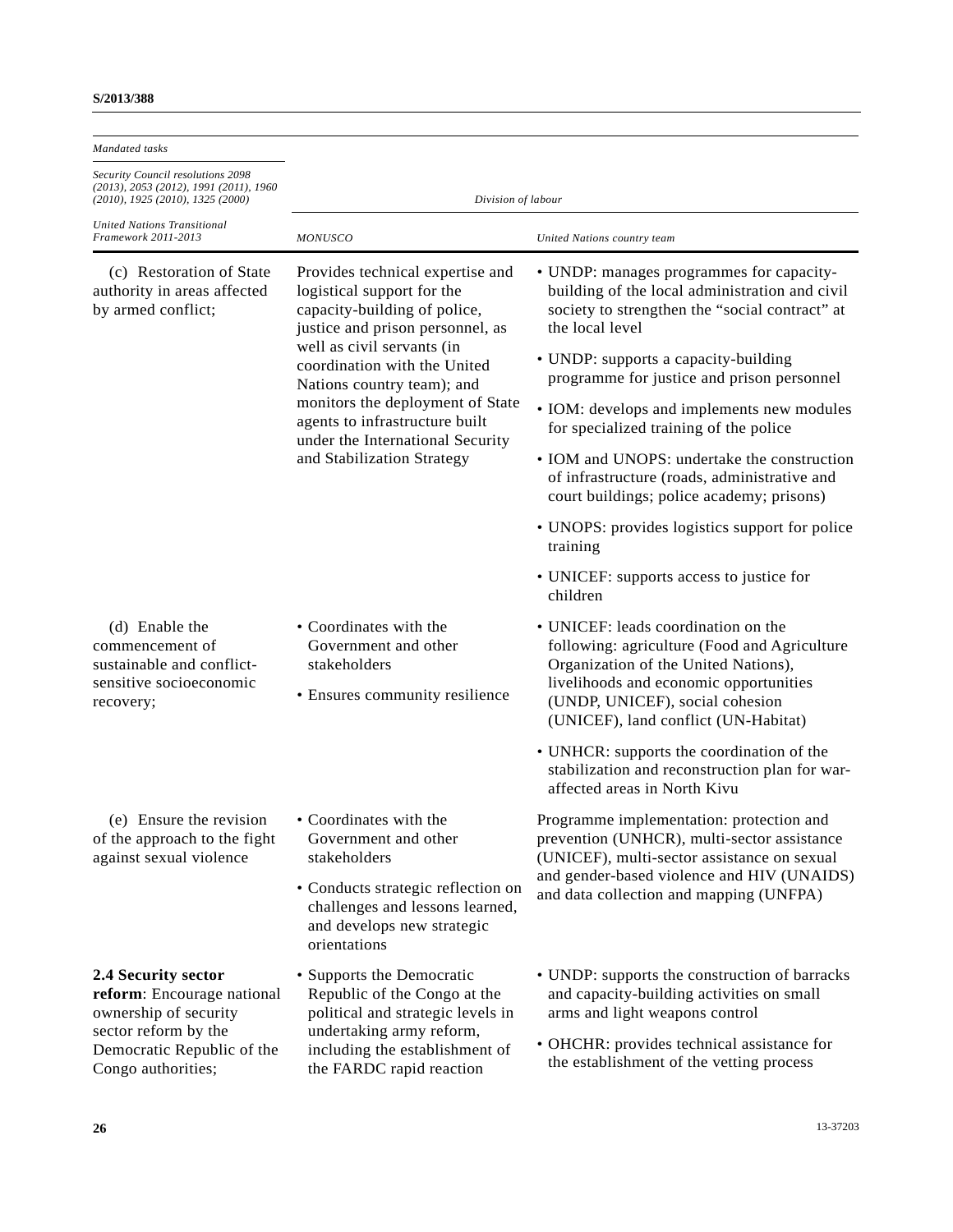| Mandated tasks                                                                                                                                                                                                                                                                                                                                                           |                                                                                                                                                                                                                                                                                                                                                                                   |                                                                                                                                                                                                                                                                                                                                                                                                                                                                                                                                                     |
|--------------------------------------------------------------------------------------------------------------------------------------------------------------------------------------------------------------------------------------------------------------------------------------------------------------------------------------------------------------------------|-----------------------------------------------------------------------------------------------------------------------------------------------------------------------------------------------------------------------------------------------------------------------------------------------------------------------------------------------------------------------------------|-----------------------------------------------------------------------------------------------------------------------------------------------------------------------------------------------------------------------------------------------------------------------------------------------------------------------------------------------------------------------------------------------------------------------------------------------------------------------------------------------------------------------------------------------------|
| Security Council resolutions 2098<br>$(2013)$ , 2053 (2012), 1991 (2011), 1960<br>$(2010)$ , 1925 $(2010)$ , 1325 $(2000)$                                                                                                                                                                                                                                               | Division of labour                                                                                                                                                                                                                                                                                                                                                                |                                                                                                                                                                                                                                                                                                                                                                                                                                                                                                                                                     |
| <b>United Nations Transitional</b><br>Framework 2011-2013                                                                                                                                                                                                                                                                                                                | <b>MONUSCO</b>                                                                                                                                                                                                                                                                                                                                                                    | United Nations country team                                                                                                                                                                                                                                                                                                                                                                                                                                                                                                                         |
| finalization and<br>implementation of a<br>national strategy for the<br>establishment of effective,<br>inclusive and accountable<br>security and justice<br>institutions by the<br>Democratic Republic of the<br>Congo; coordination of<br>support for security sector<br>reform provided by<br>international and bilateral<br>partners and the United<br>Nations system | force; and the development of a<br>clear and comprehensive<br>security sector reform<br>implementation road map,<br>including benchmarks and<br>timelines to establish effective<br>and accountable security<br>institutions<br>• Develops a matrix on the<br>coordination of assistance in<br>security sector reform                                                             |                                                                                                                                                                                                                                                                                                                                                                                                                                                                                                                                                     |
| 2.5 Police: Provide good<br>offices, advice and support<br>to the Government for the<br>reform of the police in<br>compliance with Human<br><b>Rights Due Diligence</b><br>Policy; training provided to<br>battalions of the Congolese<br><b>National Police</b>                                                                                                         | Monitors investigations, patrols,<br>traffic policing, complaints,<br>office duties and administration<br>of detainees; conducts daily<br>monitoring and holds technical<br>assistance meetings with national<br>police officials in 23 sectors and<br>subsectors to ensure the proper<br>implementation of democratic<br>policing principles and to advise<br>against misconduct | • UNDP: contributes to the training of police,<br>equipped to protect people and property with<br>professionalism and respect for human rights;<br>helps to restore the legal administration in<br>the territories formerly under the control of<br>armed groups<br>• UNAIDS: contributes to knowledge, attitude<br>and practices survey and the training of<br>police on sexual and gender-based violence<br>and HIV in Kinshasa and South Kivu<br>• OHCHR and UNICEF: human rights and law<br>enforcement/child rights training/<br>sensitization |

- UNHCR: provides training and support to Congolese National Police deployed in IDP and refugee camps; funds provisions for setting up of police posts in Equateur province to facilitate the return of Congolese refugees from Republic of Congo
- UNFPA: conducts capacity-building for law enforcement officers on women's protection
- UNHCR: provides training and support to Congolese National Police deployed in IDP and refugee camps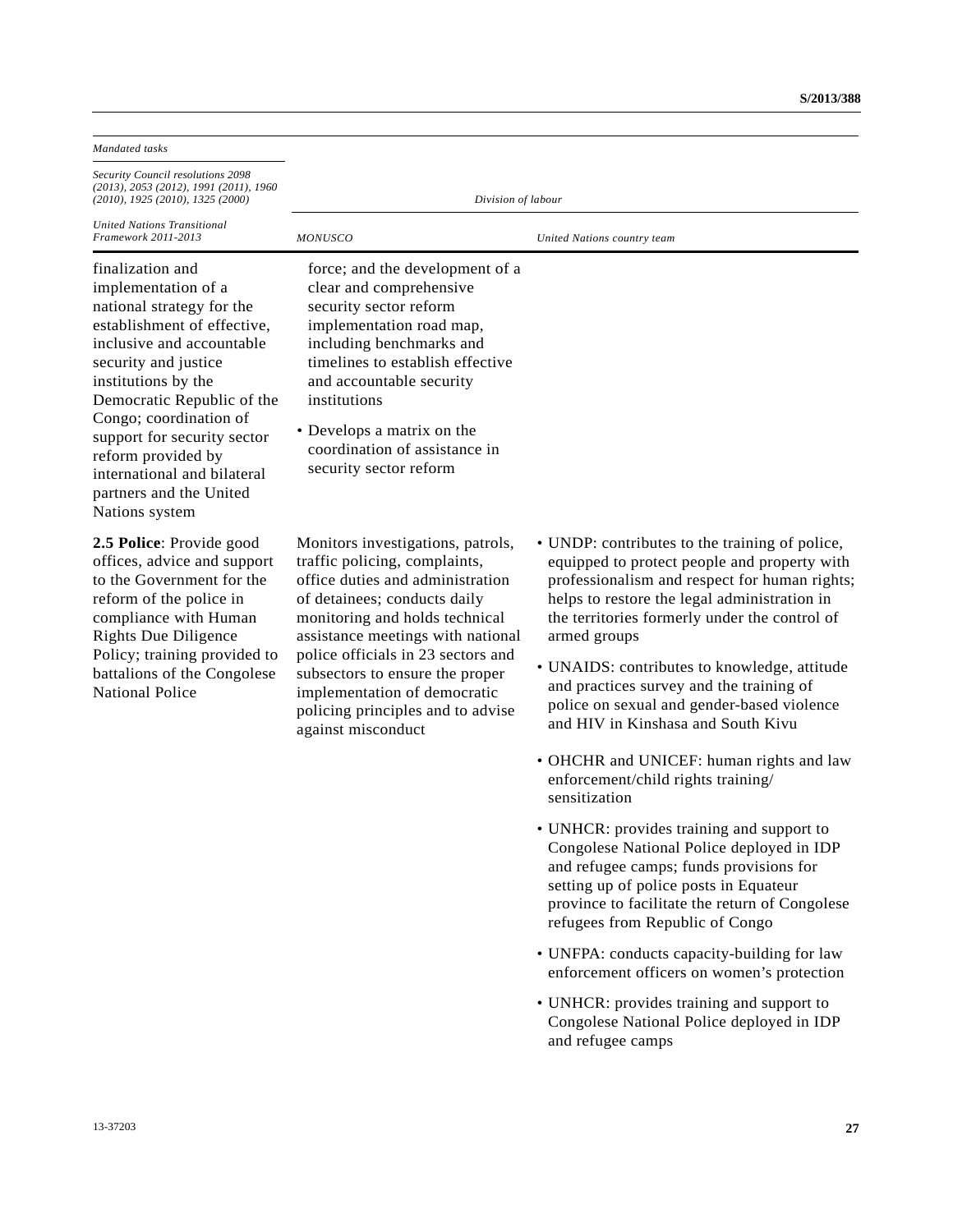| Mandated tasks                                                                                                                                                                                                                                                                                                                                                                                                                                       |                                                                                                                                                                                                                                                                                                                                                                                                                                                                                                                                                                                                                                                                                                                                                                                                                                                                                                                                                                                                                                                                    |                                                                                                                                                                                                                                                                                                                                                                                                                                                                                                                               |  |
|------------------------------------------------------------------------------------------------------------------------------------------------------------------------------------------------------------------------------------------------------------------------------------------------------------------------------------------------------------------------------------------------------------------------------------------------------|--------------------------------------------------------------------------------------------------------------------------------------------------------------------------------------------------------------------------------------------------------------------------------------------------------------------------------------------------------------------------------------------------------------------------------------------------------------------------------------------------------------------------------------------------------------------------------------------------------------------------------------------------------------------------------------------------------------------------------------------------------------------------------------------------------------------------------------------------------------------------------------------------------------------------------------------------------------------------------------------------------------------------------------------------------------------|-------------------------------------------------------------------------------------------------------------------------------------------------------------------------------------------------------------------------------------------------------------------------------------------------------------------------------------------------------------------------------------------------------------------------------------------------------------------------------------------------------------------------------|--|
| <i>Security Council resolutions 2098</i><br>(2013), 2053 (2012), 1991 (2011), 1960<br>(2010), 1925 (2010), 1325 (2000)                                                                                                                                                                                                                                                                                                                               | Division of labour                                                                                                                                                                                                                                                                                                                                                                                                                                                                                                                                                                                                                                                                                                                                                                                                                                                                                                                                                                                                                                                 |                                                                                                                                                                                                                                                                                                                                                                                                                                                                                                                               |  |
| United Nations Transitional<br>Framework 2011-2013                                                                                                                                                                                                                                                                                                                                                                                                   | <b>MONUSCO</b>                                                                                                                                                                                                                                                                                                                                                                                                                                                                                                                                                                                                                                                                                                                                                                                                                                                                                                                                                                                                                                                     | United Nations country team                                                                                                                                                                                                                                                                                                                                                                                                                                                                                                   |  |
| 2.6 Disarmament,<br>demobilization and<br>reintegration,<br>disarmament,<br>demobilization,<br>repatriation, resettlement<br>and reintegration: Provide<br>good offices, advice and<br>support to the Government<br>for the design of a single<br>overarching disarmament,<br>demobilization and<br>reintegration/disarmament,<br>demobilization,<br>repatriation, resettlement<br>and reintegration plan for<br>foreign and Congolese<br>combatants | Supports the disarmament,<br>demobilization, repatriation,<br>resettlement and reintegration of<br>foreign combatants and<br>dependants, with particular<br>attention to women and children;<br>and supports the disarmament,<br>demobilization and reintegration<br>of Congolese combatants of both<br>Congolese and foreign armed<br>groups. This includes support to<br>the Government's development<br>of the single overarching<br>disarmament, demobilization and<br>reintegration and disarmament,<br>demobilization, repatriation,<br>resettlement and reintegration<br>programme, and ensuring that<br>this plan and the outcome of its<br>activities support the wider<br>security sector reform objectives.<br>In particular, MONUSCO is<br>planning on supporting directly<br>disarmament, demobilization<br>(including short-term reinsertion)<br>of Congolese elements, and the<br>repatriation of foreign elements.<br>The World Bank and other<br>donors are being consulted on<br>supporting demobilization and<br>reintegration of ex-combatants | • The United Nations country team is working<br>together with MONUSCO on supporting the<br>Government national disarmament,<br>demobilization and reintegration programme,<br>especially UNDP, on support to the<br>reintegration aspect, and UNICEF on issues<br>related to children associated with armed<br>forces and groups<br>• The United Nations Environment Programme<br>has initiated discussions with the World Bank<br>on supporting demobilization and<br>reintegration of ex-combatants through<br>"green jobs" |  |
| 2.7 Justice: Support for the<br>development and<br>implementation of the<br>multi-year joint United<br>Nations justice programme;<br>provision of support to<br>national judicial processes<br>for serious crimes; support<br>for the establishment of an                                                                                                                                                                                            | Leads, with UNDP, on the<br>development and implementation<br>of the multi-year joint United<br>Nations justice support<br>programme through<br>collaboration with the Ministry<br>of Justice and Human Rights;<br>provides support to national and<br>international judicial processes,                                                                                                                                                                                                                                                                                                                                                                                                                                                                                                                                                                                                                                                                                                                                                                           | • UNDP: provides technical expertise, funding<br>and results management services to the<br>implementation of multi-year joint United<br>Nations justice support programme; supports<br>resource mobilization efforts are ongoing<br>• UNFPA: provides technical support on the<br>clinical management of rape survivors,<br>including medical, psychosocial care for rape                                                                                                                                                     |  |

through, inter alia, prosecution support cells, mobile courts and

joint investigation teams

**28** 13-37203

survivors, and on data collection

accountable justice system;

support for the strengthening of court management services;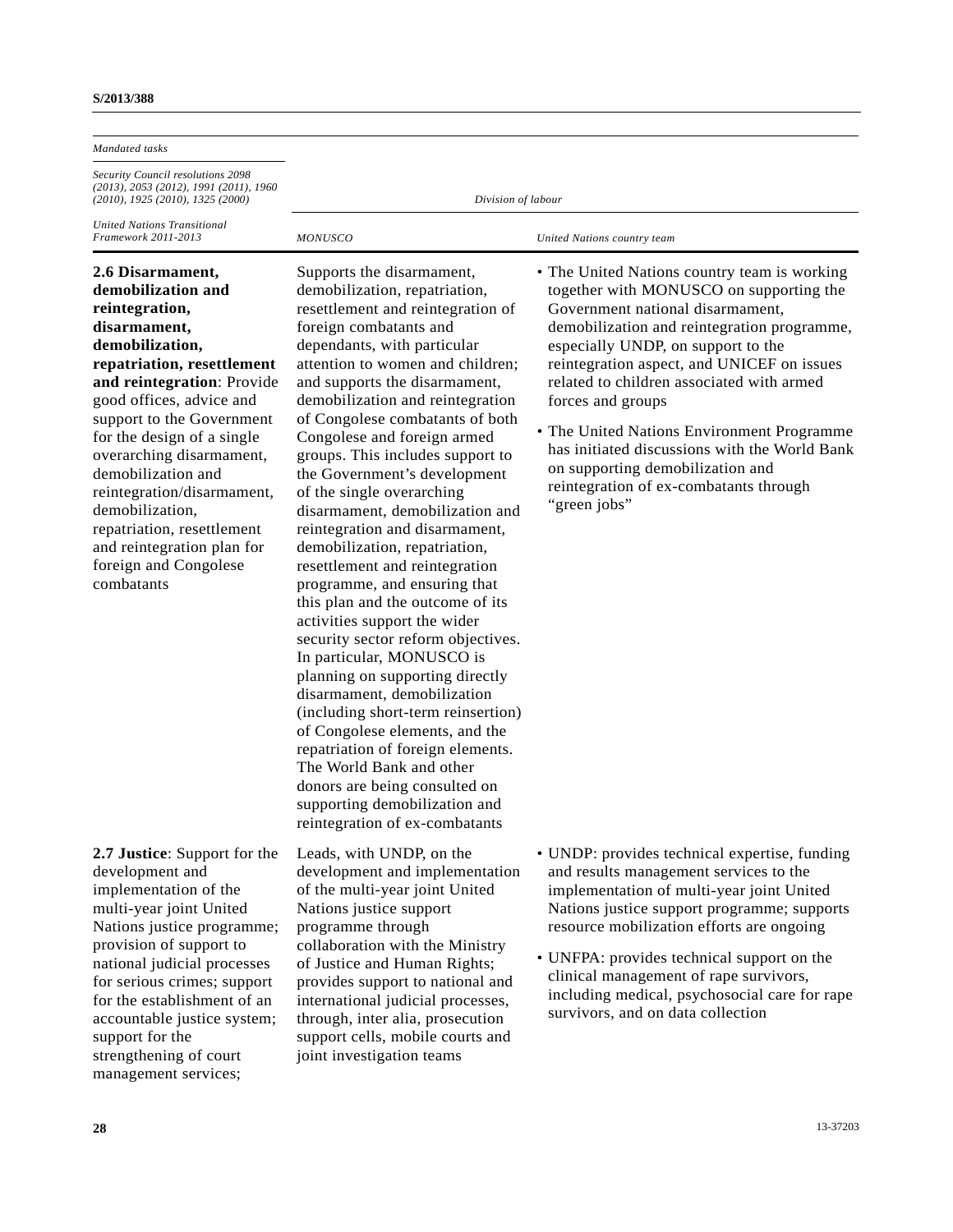| Mandated tasks                                                                                                                                                                                                                                                                        |                                                                                                                                                                                                                                                                                                                                                                                                                                       |                                                                                                                                                                          |  |
|---------------------------------------------------------------------------------------------------------------------------------------------------------------------------------------------------------------------------------------------------------------------------------------|---------------------------------------------------------------------------------------------------------------------------------------------------------------------------------------------------------------------------------------------------------------------------------------------------------------------------------------------------------------------------------------------------------------------------------------|--------------------------------------------------------------------------------------------------------------------------------------------------------------------------|--|
| Security Council resolutions 2098<br>$(2013)$ , 2053 (2012), 1991 (2011), 1960<br>$(2010)$ , 1925 $(2010)$ , 1325 $(2000)$                                                                                                                                                            | Division of labour                                                                                                                                                                                                                                                                                                                                                                                                                    |                                                                                                                                                                          |  |
| <b>United Nations Transitional</b><br>Framework 2011-2013                                                                                                                                                                                                                             | <b>MONUSCO</b>                                                                                                                                                                                                                                                                                                                                                                                                                        | United Nations country team                                                                                                                                              |  |
| provision of support to<br>national and international<br>judicial processes: support<br>to arrest and bring to justice<br>those responsible for war<br>crimes and crimes against<br>humanity in the country,<br>including through<br>cooperation with States of<br>the region and ICC |                                                                                                                                                                                                                                                                                                                                                                                                                                       | • UN-Women: supports the PANZI Foundation<br>on provision of legal assistance to victims of<br>sexual and gender-based violence in South<br>Kivu                         |  |
|                                                                                                                                                                                                                                                                                       |                                                                                                                                                                                                                                                                                                                                                                                                                                       | • UNHCR: provides support to the<br>development of legal framework for<br>refugees, IDPs, stateless persons                                                              |  |
| 2.8 Corrections: Support<br>for the development and<br>implementation of the<br>multi-year joint United                                                                                                                                                                               | • Supports prison authorities in:<br>(a) institution-building;<br>(i) prison system reforms;<br>(ii) rehabilitation/construction                                                                                                                                                                                                                                                                                                      | • UNDP, UNICEF, UNOPS, UNODC and<br>IOM: collaborate on: (i) rehabilitation and<br>construction of prison infrastructure; and<br>(ii) management of juveniles in prisons |  |
| Nations justice programme;<br>provision of support to<br>national judicial processes                                                                                                                                                                                                  | of administrative and prison<br>facilities;                                                                                                                                                                                                                                                                                                                                                                                           | • UNDP: provides technical expertise and<br>support on resource mobilization                                                                                             |  |
| for serious crimes                                                                                                                                                                                                                                                                    | (b) capacity-building;<br>(i) training of prison staff;<br>(ii) management of prison<br>routine; (iii) prisoner<br>rehabilitation programmes;<br>(iv) offenders management<br>information system;<br>(v) management of juveniles in<br>prisons; (vi) implementation of<br>basic United Nations Standard<br>Minimum Rules                                                                                                              | • WFP: provides support to feeding prisoners<br>• WHO: provides support for prisoners' health<br>care                                                                    |  |
|                                                                                                                                                                                                                                                                                       | • Through the Joint Human<br>Rights Office: carries out the<br>implementation of the judicial<br>protection project on the<br>protection of victims, witnesses<br>and judicial personnel in the<br>context of crimes against<br>humanity and war crimes,<br>focusing on sexual violence<br>crime; provides support to<br>judicial authorities in<br>conducting investigations on<br>allegations of serious human<br>rights violations |                                                                                                                                                                          |  |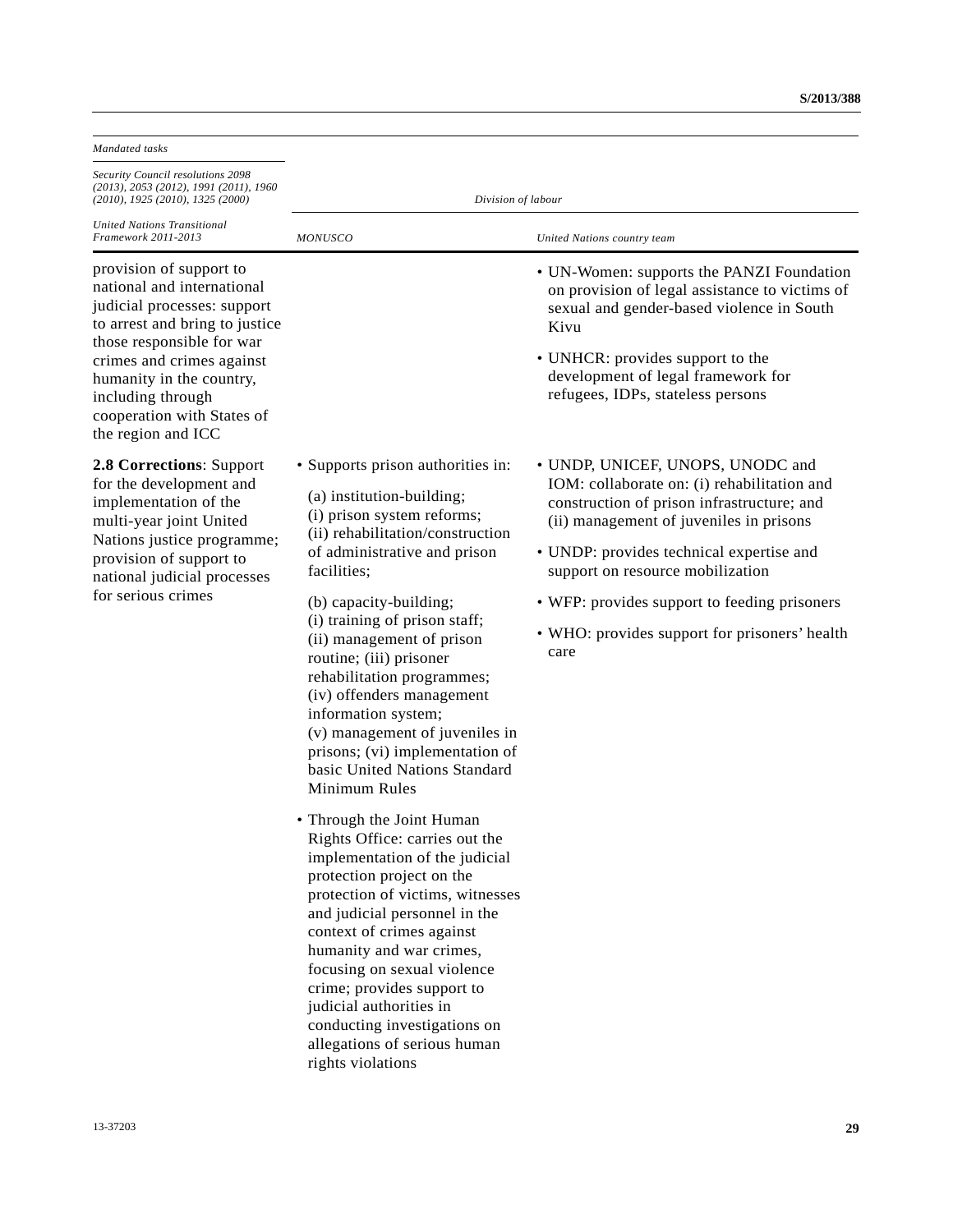| Mandated tasks                                                                                                             |                                                                                                                                                                                                                                                                          |                                                                                                                                                                                                                                                                                            |
|----------------------------------------------------------------------------------------------------------------------------|--------------------------------------------------------------------------------------------------------------------------------------------------------------------------------------------------------------------------------------------------------------------------|--------------------------------------------------------------------------------------------------------------------------------------------------------------------------------------------------------------------------------------------------------------------------------------------|
| Security Council resolutions 2098<br>$(2013)$ , 2053 (2012), 1991 (2011), 1960<br>$(2010)$ , 1925 $(2010)$ , 1325 $(2000)$ | Division of labour                                                                                                                                                                                                                                                       |                                                                                                                                                                                                                                                                                            |
| <b>United Nations Transitional</b><br>Framework 2011-2013                                                                  | <b>MONUSCO</b>                                                                                                                                                                                                                                                           | United Nations country team                                                                                                                                                                                                                                                                |
| 2.9 Extraction and trade<br>of natural resources                                                                           | Monitors mining sites in areas<br>where State authority has been<br>re-established and due diligence<br>procedures are in place to ensure<br>that mineral supply chain<br>transparency is effective;<br>supports the building of trading<br>counters (centres de négoce) | IOM and UNDP: support the functioning and<br>establishment of the <i>centres de négoce</i> with an<br>increasing focus on the communities<br>surrounding the mining areas with a view to<br>mitigating conflicts related to the exploitation<br>of, and transactions in, natural resources |
| 3. Democratic institutions                                                                                                 |                                                                                                                                                                                                                                                                          |                                                                                                                                                                                                                                                                                            |

# **Goal: Credible and legitimate political institutions are established**

## **3.1 Electoral assistance**:

Support the organization of credible and transparent provincial and local elections, specifically training, capacity-building, logistics, good offices

Provides technical advice to the Independent National Electoral Commission secretariat in Kinshasa and 11 provincial secretariats and logistic support on the preparation and conduct of provincial, senatorial, gubernatorial and local elections, including the implementation of logistics and security plans and sensitization on the involvement and full-fledged participation of women in the electoral process; provides assistance to the Independent National Electoral Commission in the planning and management of provincial, senatorial, gubernatorial and local elections; provides good offices to resolve disputes and contentious issues related to the electoral process, including the acceptance of election results and peaceful installation of election institutions

- UNDP: strengthens the organizational and technical capacities of the Independent National Electoral Commission; reinforces the partnership among the Independent National Electoral Commission, public institutions and civil society organizations working on electoral observation, communication and women's involvement in the electoral and political processes; training staff of the Independent National Electoral Commission to oversee voter registration, logistics and voting
- UN-Women: provides technical support to the elaboration of the national strategy on women's political participation
- OHCHR: monitors and investigates human rights violations linked to the electoral process